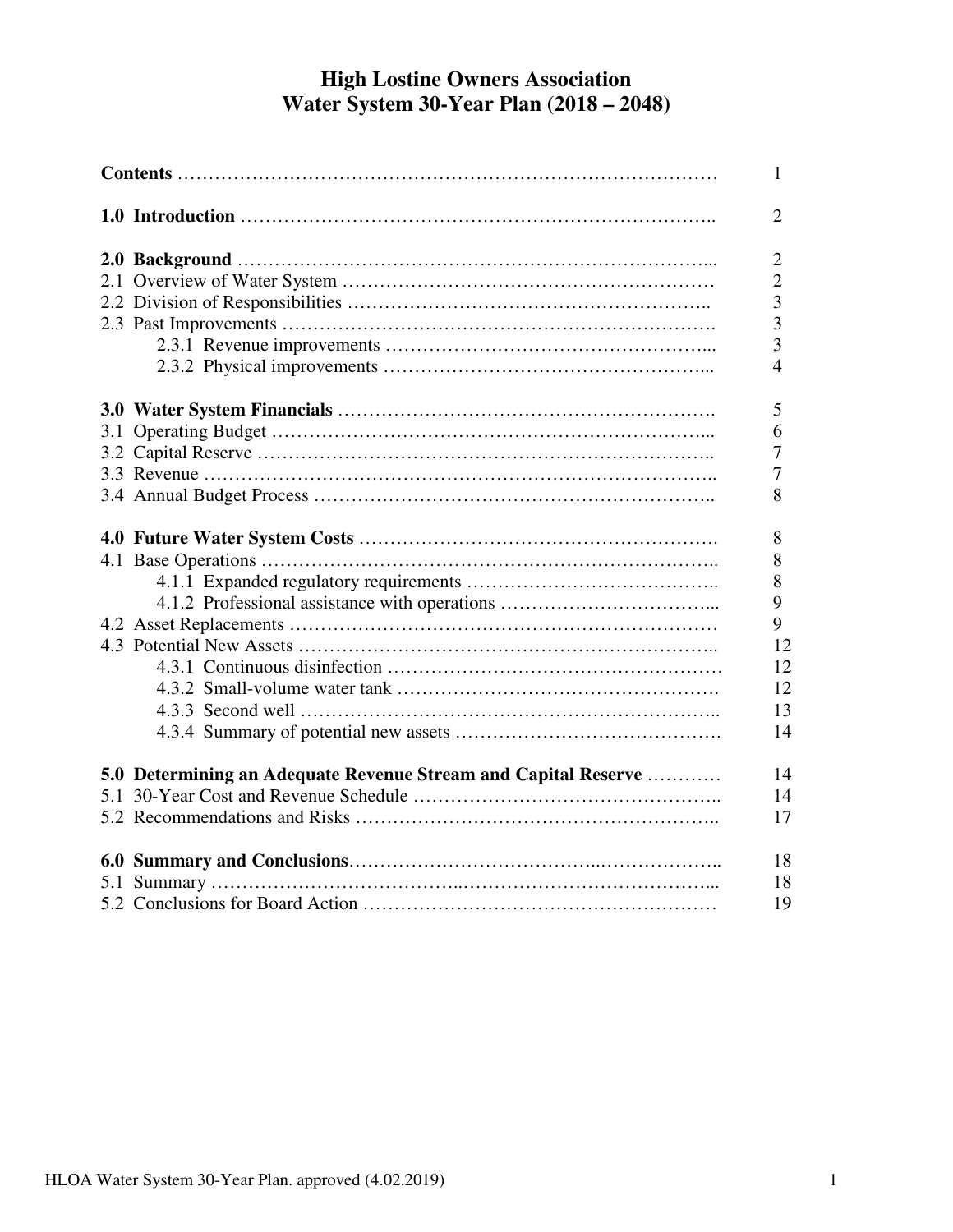### **1.0 Introduction**

In the fall of 2015, the HLOA Board of Directors (Board) requested that the Water Committee develop a 30-Year Plan for the water system. The Plan was completed in January 2019, and delivered to, discussed by, and approved by the Board.

The 30-Year Plan describes how the water system is managed and provides a long-term plan for maintaining, operating, and improving the water system. The Plan fulfills Oregon statutes for owners associations (ORS 94.595) and protects the value of each owner's property.

The Water Committee consults the Plan annually for development of its annual expenditure and revenue requests. The Board uses the Plan as a basis for making decisions on annual expenditure and revenue requests. The Plan is to be reviewed, revised, and approved by the Board every 5 years. The revision may be in the form of approved change documents or a new 30-Year Plan.

The Plan is organized as follows:

**2.0** Background **3.0** Water System Financials **4.0** Future Water System Costs **5.0** Determining an Adequate Revenue Stream and Capital Reserve **6.0** Summary and Conclusions

## **2.0 Background**

### **2.1 Overview of Water System**

The High Lostine Water System is owned, managed, and currently (2019) operated by landowners in the High Lostine "Subdivision". The High Lostine is located seven miles south of Lostine, Oregon and is composed of 38 privately owned lots and two lots that are collectively owned by the High Lostine Owners Association (HLOA). One of these lots is grandfathered into the development with an existing well and does not participate in the HLOA water system. As of January 2019, there are 12 connections serving 23 full-time residents and 17 connections serving part-time and absent owners.

The water system consists of a 50,000 gallon reservoir and distribution system (installed 1980 -1981); a community well (drilled in 1991); a heated well house with meter, pressure gauge, and sampling line; a telemetry control system that manages the pump and water level in the reservoir (installed 2010); an in-well water level sensor and thermometer with automated data collection (installed 2019); and meter boxes serving the privately owned lots. Each lot using water has a meter, shut-off valve, and backflow prevention valve in the meter box. There are 9 fire hydrants and 4 barrels containing fire-fighting supplies. The total replacement cost of the water system is roughly \$600,000 in 2017 dollars (details in section 4.2).

An application for ground water rights was submitted to the Oregon Water Resources Department on May 26, 2000. The Department granted the HLOA permission to use ground water in October 2002. The Department later extended the time to submit the "application of water to full beneficial use" to no later than October 1, 2036. A water right authorizes a specific volume of use based on actual past use; because the number of connections continues to increase it is appropriate to continue to defer the application for full approval of water right.

### **2.2 Division of Responsibilities**

The subdivision lot owners are responsible for the Water System. They function through their Board of Directors, who are elected in accordance with the CC&Rs. The Board delegates Water System duties to the Water Committee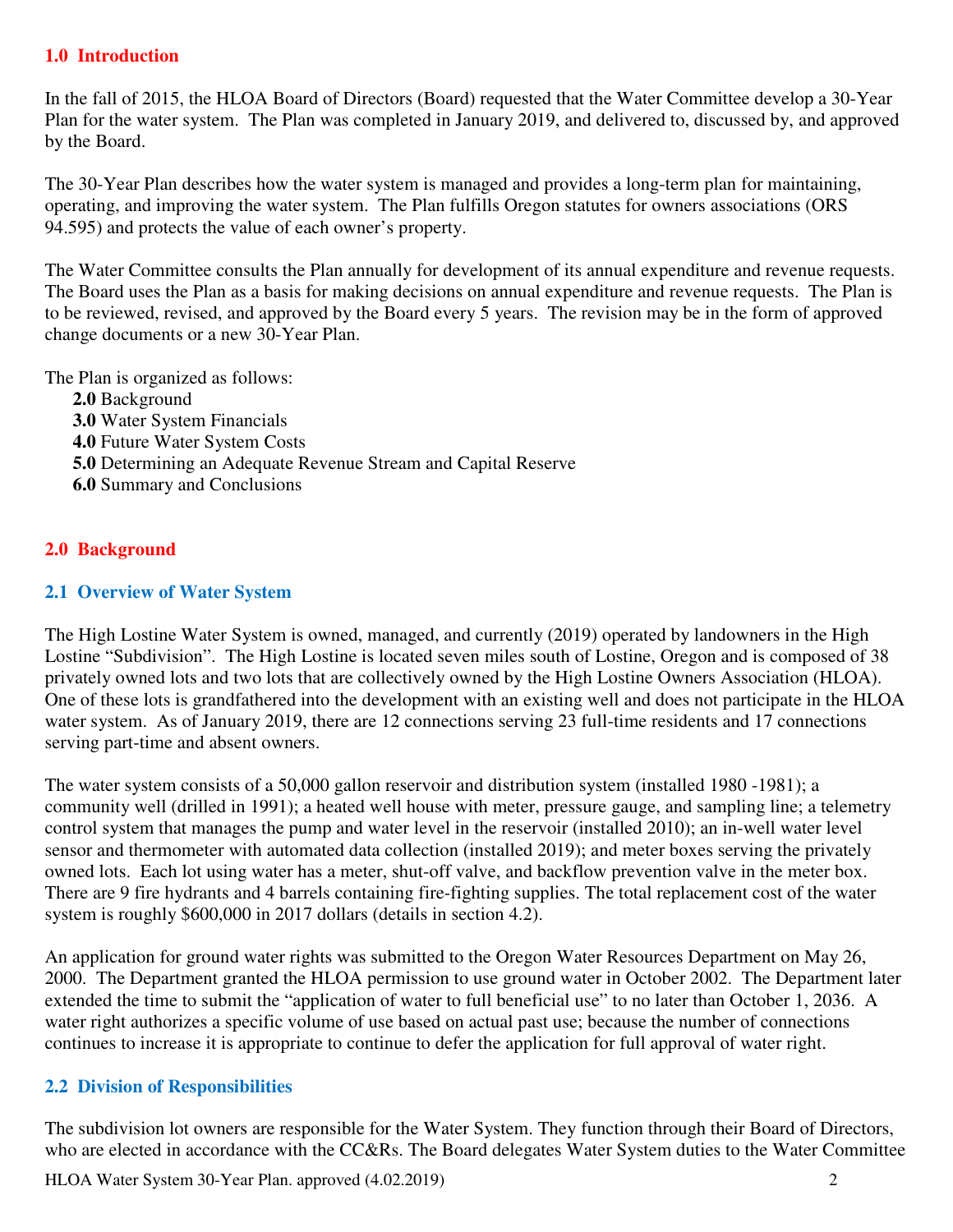members, the Water System Liaisons, and the HLOA Treasurer. A more detailed description of duties is described in the HLOA Water System Operations and Maintenance Manual.

- The HLOA owners, via their Board of Directors, are responsible maintaining a viable water delivery system to the lots. Individual owners are responsible for connecting to the system, using water, and contributing to finances in accordance with policies.
- The HLOA Board is responsible for appointing the Water Committee and Water System Liaisons, setting policies, maintaining a long-range plan, and approving and monitoring the annual budget. The budget is the mechanism for delegating authority to the Water Committee to execute specific projects. The Treasurer collects and manages the revenues.
- The Water Committee is responsible for monitoring the performance of the system, identifying system problems, researching and recommending system improvements, submitting a proposed annual budget to the HLOA Board, managing the annual budget, submitting an annual report to the HLOA Board and membership, and submitting status reports at additional Board meetings during the year. The Water Committee also drafts policies and plans for Board review and approval and executes duties accordingly. The Water Committee members are also generally familiar with how the system operates and where the control points in the system are, and can usually identify malfunctions and failures. The Water Committee is authorized to expend funds in accordance with the approved budget and oversees the work.
- The Water System Liaisons are responsible for ensuring that the water system operates in compliance with government regulations. They obtain training for these duties and execute routine monitoring procedures. When they are notified of violations of state or federal standards or observe situations that may compromise the health and safety of High Lostine residents, they work with the Water Committee to see that the issues are resolved.
- The HLOA Treasurer bills and collects water system assessments, and tracks income, expenses, and balances. The Treasurer assures the reserve fund is managed in compliance with state regulations and to the benefit of the HLOA owners.
- Hired Water System Manager/Operator (may be necessary in the future/not applicable as of January 2019)

## **2.3 Past Improvements**

This section summarizes historical changes in how water system revenue has been generated and allocated, and the major physical improvements that have been made to the water system.

### **2.3.1 Revenue Improvements**

Prior to 2008, water system expenses were paid from the General Fund, which collected a per-lot annual *general*  assessment. In 2008, in response to increased water system expenses, members approved a per-lot annual *water system* assessment to provide revenue for a separately-managed bank account that would pay for the water system's operating budget. In 2012, a second revenue stream – an annual water use fee based on each owner's water use – was approved by the membership. Revenue from this water use fee was first received in 2013. The use fee is based on each owner's 12-month metered water multiplied by the Board-approved water rate per 1,000 gallons.

In 2012, at the direction of the membership, the Water Committee began a series of modifications to the budget structure to better plan for, explain, and even-out the fluctuations in revenue needs. Over the years new budget line items were created for 1) a capital reserve (for long-term capital improvements), 2) short-term unanticipated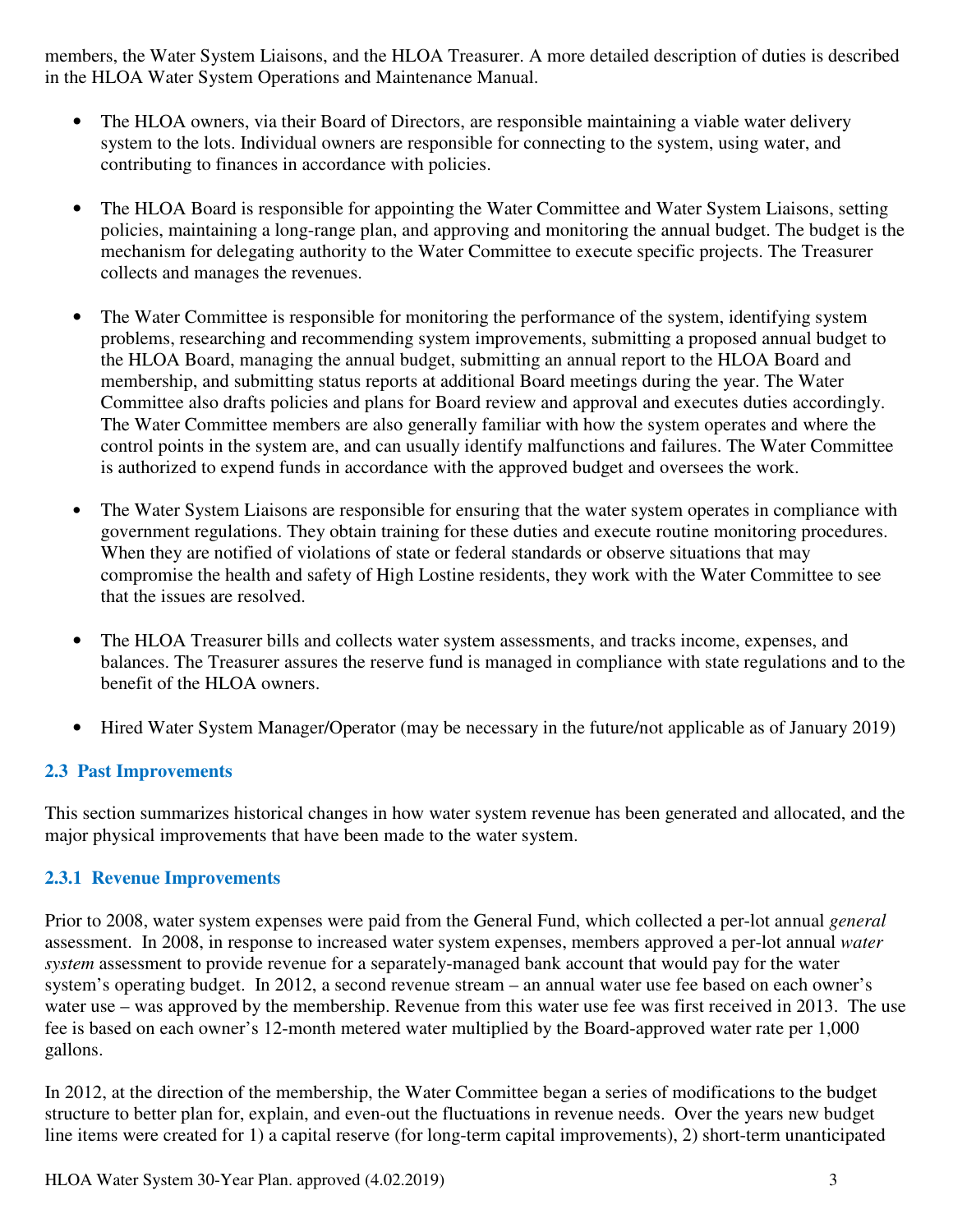repairs, and 3) medium-term emergency repairs. Water rates have increased in step with the increase in long-range planning.

## **2.3.2 Physical improvements**

Thirteen major deficiencies in the construction of the original water system have been addressed since the HLOA was formed in 1995 (Table A). No improvements were made in the first 8 years, and 12 of the 13 improvements were made after 2009. The table does not include minor deficiencies and more than a dozen other repairs they were not upgrades to the original system. It is important to emphasize that the HLOA inherited a substandard and bare-bones water system, and the discovery of deficiencies has not abated in recent years. Past improvements (upgrades) to address these deficiencies are shown in the following table.

| <b>Deficiency</b>                                                                                                   | Improvement                                                                                                    |
|---------------------------------------------------------------------------------------------------------------------|----------------------------------------------------------------------------------------------------------------|
| No water meters or backflow valves in meter boxes                                                                   | Meters and valves installed, 2004 and 2005                                                                     |
| No insulation on reservoir, causing interior ice and                                                                | Insulation installed, 2010                                                                                     |
| eventual structural damage                                                                                          |                                                                                                                |
| Unrepaired spalling of concrete from columns and roof<br>of reservoir                                               | Repaired and upgraded, 2010                                                                                    |
| No communication system between pump and reservoir<br>to manage the reservoir's water level                         | Solar-powered telemetry installed, 2010                                                                        |
| No supplies for responding to small fires                                                                           | Barrels installed, 2011                                                                                        |
| 2" main connecting well to original water system was<br>too small, causing water hammer and recurring breaks        | Replaced with 4" 235 psi rated pipe and route<br>straightened, 2015                                            |
| No 120V power at reservoir for telemetry and other uses                                                             | 120V power installed from Tamarack Road to reservoir,<br>2016                                                  |
| Service lines (connecting mains to meter boxes) are                                                                 | Partially addressed with meter setter policy, 2016.                                                            |
| substandard at bottom of system                                                                                     | Repair service lines as failures occur.                                                                        |
| Reservoir is oversized for the population served, leading<br>to excessive water residence time and higher potential | Partially addressed by adjusting control parameters to<br>reduce residence time and by increasing flushing     |
| for bacterial contamination                                                                                         |                                                                                                                |
|                                                                                                                     | frequency at dead ends, 2017. Smaller reservoir/tank<br>may be necessary in the future; meanwhile, solve acute |
|                                                                                                                     | problems as they occur.                                                                                        |
| No flushing hydrant on two legs of water system                                                                     | Flushing hydrants installed, 2017                                                                              |
| No low water level protection for pump                                                                              | Pump-saver installed, 2017                                                                                     |
| Water hammer-induced fatigue (prior to 2015) to main                                                                | Partially addressed with a short distance replacement                                                          |
| at bottom of system                                                                                                 | using 235 psi rated pipe, 2018. Additional 300 feet to                                                         |
|                                                                                                                     | be replaced in approximately 2020.                                                                             |
| No system to assess adequacy of well for future growth                                                              | Automated monitoring system installed, 2019                                                                    |

| <b>Table A.</b> Known Deficiencies and Corrective Actions Taken |  |
|-----------------------------------------------------------------|--|
|-----------------------------------------------------------------|--|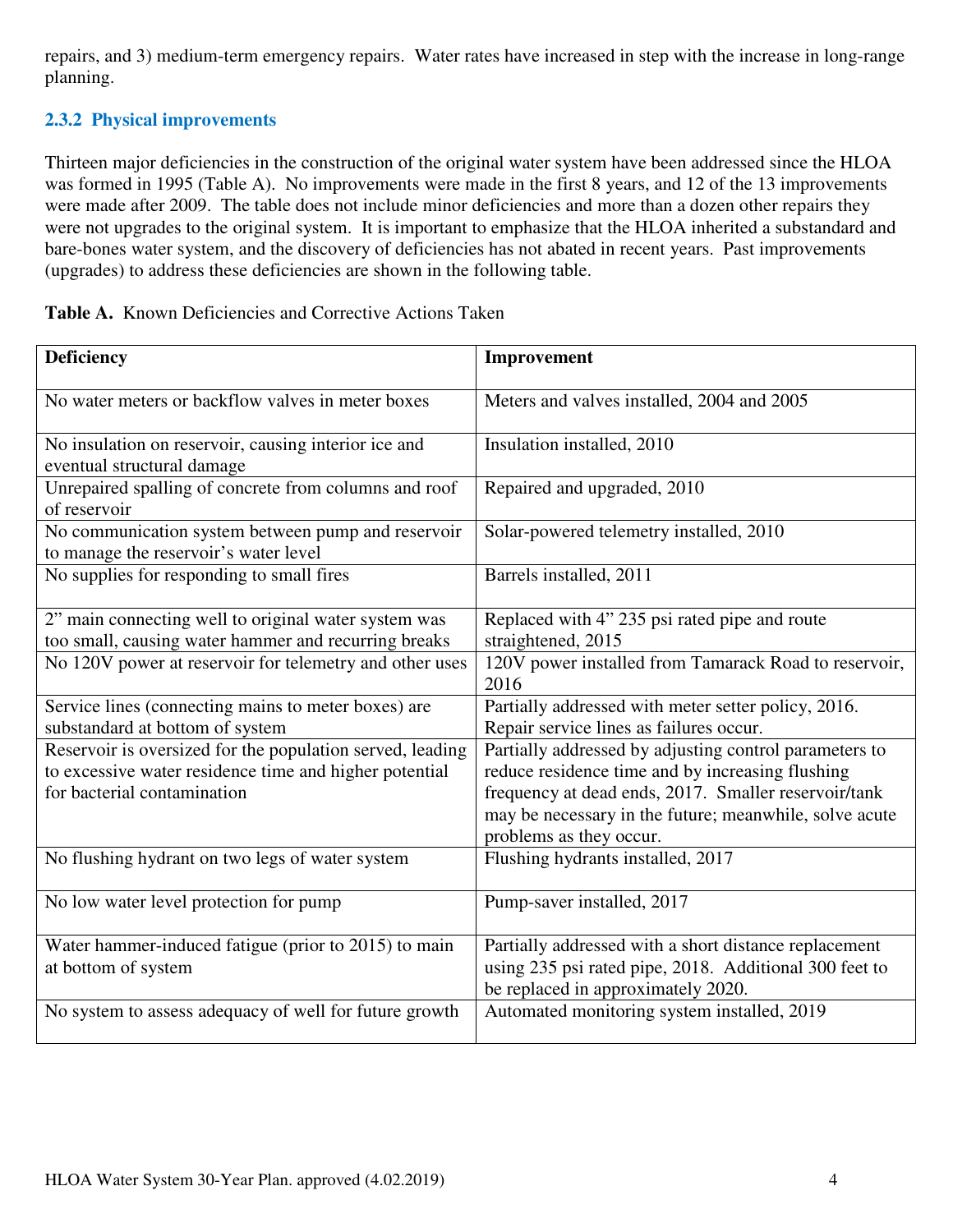## **3.0 Water System Financials**

The water system's annual budget has two parts, each with their own bank account.

Operating Budget (section 3.1)

- Base operations
- Planned projects
- Unanticipated repairs
- Emergency repair reserve
- Loan payments (if needed)

Capital Reserve (section 3.2)

The annual budget runs on a 12 month "water year" running from April 1 – March 31; this synchronizes the annual budget and reporting to the annual owners meeting held in April/May.

The remainder of section 3 describes the financial structure and operations in greater detail, how revenue is managed (section 3.3) and steps in the annual budget process (section 3.4).

Figure A below shows a schematic of the financials related to the annual budget.

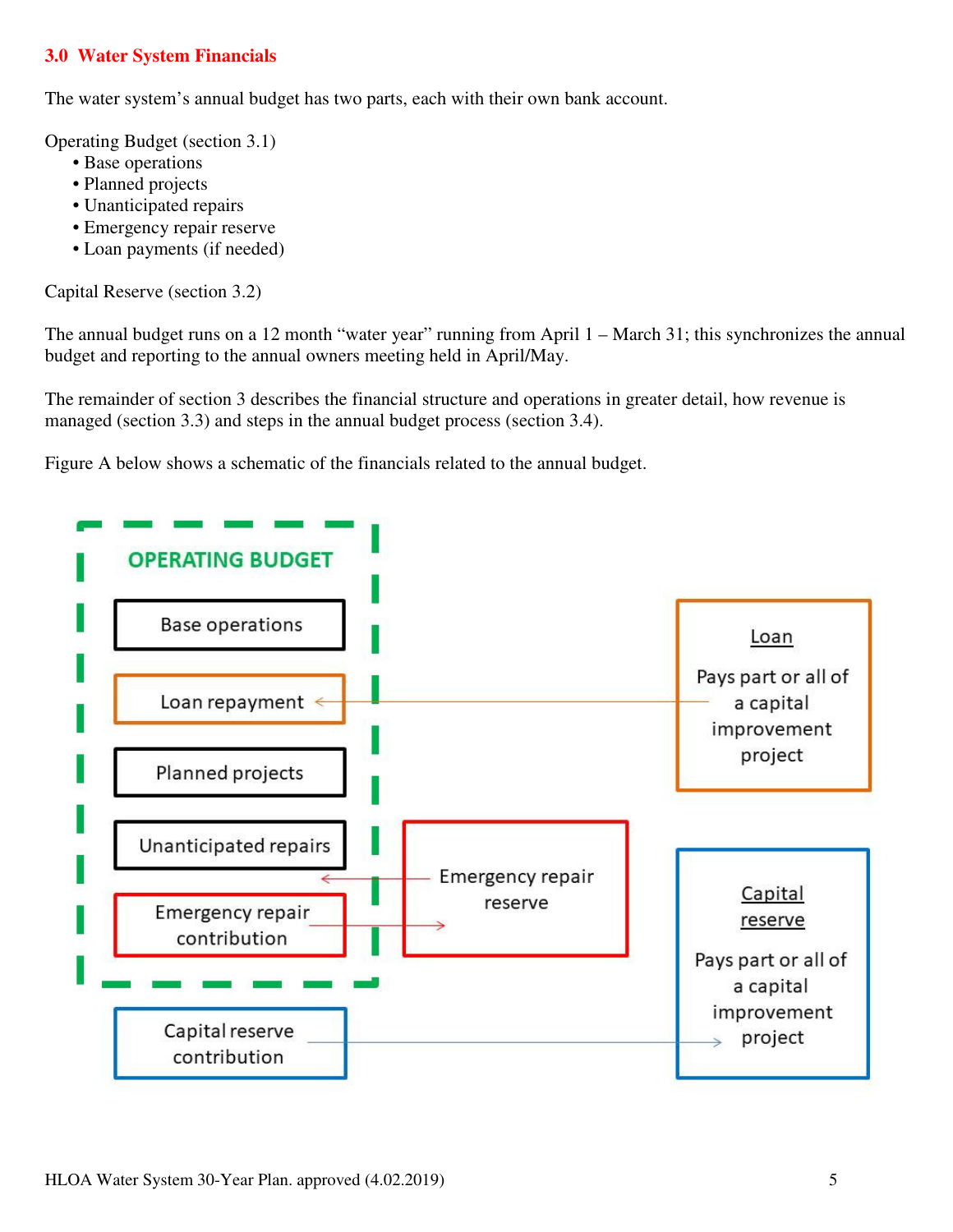## **3.1 Operating Budget**

The operating budget is divided into the following categories: base operations, planned projects, unanticipated repairs, emergency repair reserve, and loan payment, each of which is explained below.

The operating budget assigns a dollar amount to each of these categories, plus dollar amounts for each planned project. In recent years, the approved operating budget has been about \$12,000 per year.

An end-of-year financial report is made line-by-line against the operating budget. The end-of-year financial report also has dollar amounts for each planned project, unanticipated repair, and emergency repair. The operating budget and the end-of-year financial report are contained within the Water Committee report at the annual meeting; owners can access the reports at www.highlostine.com

### Base operations

Base operations costs recur monthly or annually. They are primarily electricity and state-mandated water analysis, but also include dues to the state water utility association, insulation for meter boxes and flushing hydrants, miscellaneous supplies and tools for monitoring and maintenance, and occasionally a part purchased for inventory. The cost in 2018 is approximately \$2,000 per year, but will be multiplying several-fold in the future (see section 4.1).

### Planned projects

Planned projects are *low-cost* projects identified in a given year's operating budget and can be repairs, maintenance, asset replacements, new assets, and professional services such as engineering support. The cost of individual projects is typically \$1,000 to \$2,000, with a maximum individual project cost of less than roughly \$9,000. Expenditures have averaged \$5,000 per year. The planned projects for a given year are selected based on priority and cost. To the extent possible, high priority projects are scheduled early in the year so a lower priority project can be deferred to the following year if the cumulative billed cost approaches or exceeds the budgeted amount. This category does not address high-cost asset replacements or high-cost new assets which are managed under the category of capital improvement projects.

Cost overruns on planned projects occur regularly. It is virtually impossible to obtain firm bids from the contractors we employ in Wallowa County. Experience has shown the best way to compensate for overruns is to add 30% to 40% to the estimated cost of planned projects when submitting the annual request to the Board.

### Unanticipated repairs

Unanticipated repairs covers *non-emergency* events that occur almost every year, but the specific event is not known prior to its occurrence and therefore not included as a planned project in the operating budget. Unanticipated repairs are primarily telemetry system problems, minor breaks in water pipes, and installation of meter-setters, meters, or other equipment.

Historically, repair expenditures that were not planned projects have averaged \$4,000 per year. Beginning in 2018, a separate line item was created for the subset of emergency repairs. Revisiting past expenditures, roughly half would be defined as unanticipated non-emergency repairs (this section) and the other half as emergency repairs.

### Emergency repair reserve

Emergency repairs occur on a medium-term basis (approximately every 3-5 years) and are typically more expensive than non-emergency repairs. Emergency repairs are defined as those resulting from an acute loss of the water supply or threatening the integrity of the water system infrastructure. Examples are major breaks in water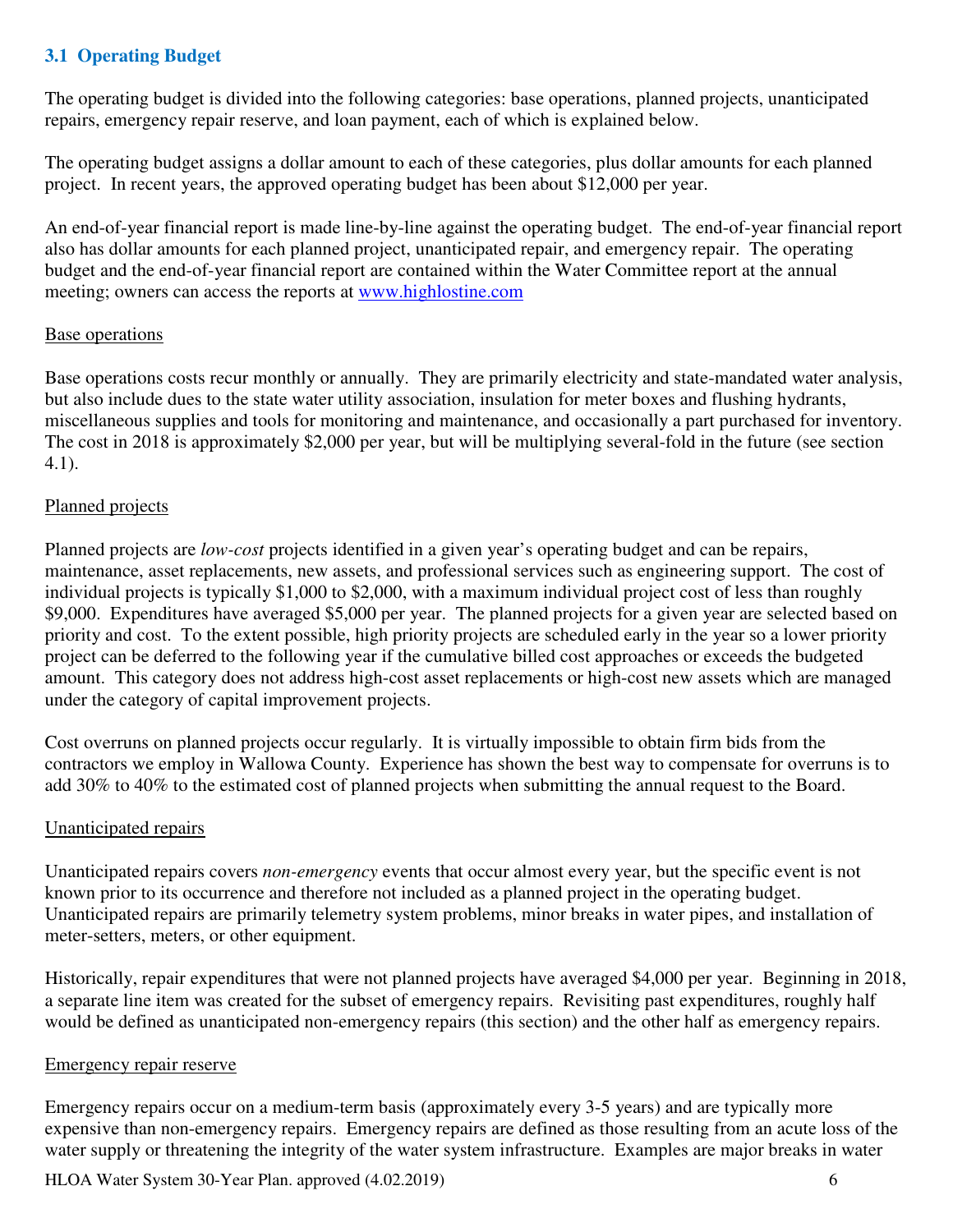mains, pump or reservoir failure, other failures that prevent delivery of water, or a repair to prevent imminent damage to the reservoir or distribution system.

The emergency repair reserve is not a separate bank account.<sup>1</sup> Emergency expenditures have averaged \$2,000 per year. Therefore, the operating budget includes an annual contribution to the emergency repair reserve of \$2,000. The maximum balance in the emergency repair reserve is \$10,000; the maximum may be changed in the future based on experience. Thus, the contribution may be less than \$2,000 in some years.

If the emergency repair reserve is insufficient to pay the cost of an emergency, the remaining portion of the bill can be paid from the capital reserve.<sup>ii</sup> Some emergency repairs are temporary and require a follow-up repair or replacement of the asset. If the follow-up portion is high-cost (roughly \$10,000 or more) it is funded from the capital reserve. If the follow-up is low-cost it is funded from either the unanticipated repairs line item or the next year's planned projects line item.

### Loan repayment

Loans are necessary when the capital reserve is not sufficient to fund a capital improvement project. As of 2019 there is no loan repayment.

## **3.2 Capital Reserve**

The capital reserve is a separate bank account established to accumulate money for *high-cost* improvement projects of roughly \$10,000 or more. Such expenses are anticipated to occur once or twice a decade. A capital improvement project may be an asset replacement, new asset, or significant renovation of the water system.

Oregon statutes require a capital reserve for owners associations in order to protect the value of each owner's asset. A lot without dependable water has very little value. Capital improvement projects for new assets are estimated at \$150,000 (section 4.3.4, Table C), while asset replacements which qualify as capital improvement projects total \$44,000 (section 4.2, shaded text in column 6 of Table B). A special assessment could be used to pay for each capital improvement project as it becomes required. If the \$194,000 were billed as five separate special assessments, then each assessment would be approximately \$1,100 per lot. Many owners would be unwilling and/or unable to absorb these sharp peaks which would be occurring *on top of* the baseline water system lot assessment and water use fee. Therefore it is better to have a more stable revenue stream which accumulates money over time to pay for capital improvement projects.

To maintain a healthy balance in the capital reserve at all times, a given capital improvement project should not spend more than approximately half of the capital reserve balance. A grant may be available to partially fund some capital improvement projects. If additional money is needed a loan will be necessary.

Determining the right target amount for the capital reserve, and the rate at which it needs to be accumulated, are perhaps the most complex and difficult decisions the HLOA makes. The Water Committee continues to seek expertise in assessing the water system's long-term needs. Capital reserve targets will be periodically re-evaluated by the Board as new information is developed.

State law dictates how funds in the capital reserve may be invested. The Treasurer is accountable to assure compliance and the security of these funds.

## **3.3 Revenue**

All revenue for the water system comes from the owners, and is based on projected short- and long-term expenses. The annual water system lot assessment is billed each January (for the current calendar year), while the water use fee is billed in May or June (for water used in the previous "water year" running from April 1 – March 31).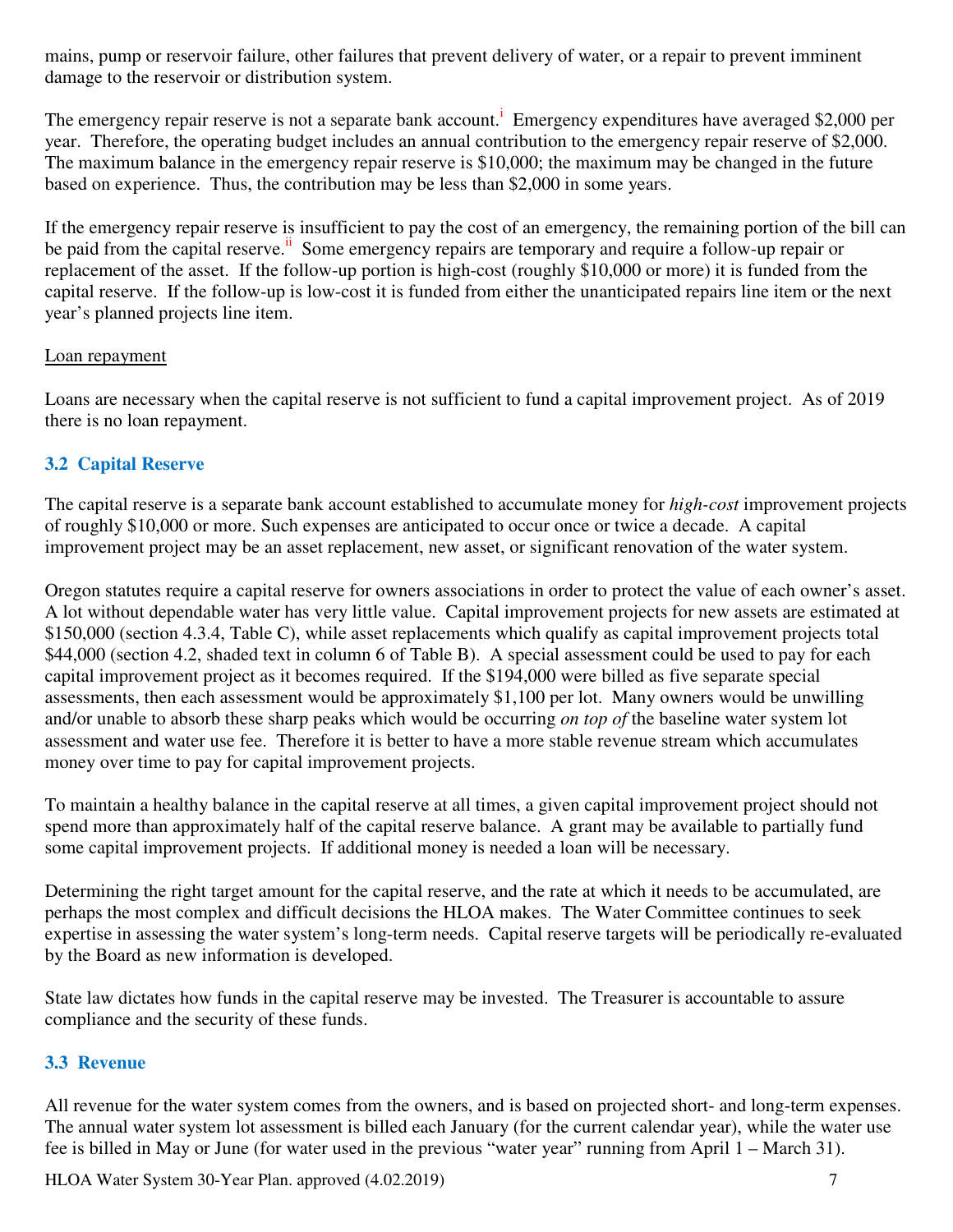Allocating the revenue between the two sources is determined by the Board.<sup>iii</sup> The Board adopts policies for payment plans, late fees and non-payment; these are executed by the Treasurer. Individual owners are also billed for expenses the association accrues on their behalf, such as installing meters for upgrades and new connections.

## **3.4 Annual Budget Process**

There are four steps to the annual budget process.

1. Expenditure and revenue recommendations. Each spring, the Water Committee develops a proposed budget. Expenses are determined by reviewing the 30-Year Plan and the list of water system needs that developed during the previous year. The Water Committee obtains bids for projects, prioritizes them, and assigns a dollar amount to each. The Water Committee recommends an expenditure amount for the year that includes the operating expenses plus a recommended contribution to the capital reserve. The Water Committee also recommends a revenue amount for the year. Within a few percent, the expenditure recommendation matches the revenue recommendation. With the increase in long-term planning over the past half-decade, the revenue recommendation has often required an increase in the water system lot assessment and/or water use fee.

2. Board review of the recommendations. The Board discusses the expenditure and revenue recommendations in the presence of one or more members of the Water Committee. The Board considers the 30-Year Plan when making decisions on the recommendations. The Board may propose changes to the expenditure recommendations, the lot assessment, or water use rate. Changes are discussed with the Water Committee representative(s).

3. Board decision. The Board makes the final decisions and approves an annual budget composed of line-itemized allocations, lot assessment, and water use rate.

4. Communication to owners. The Board decisions are communicated in the Water Committee annual report which is delivered verbally and in written form at the spring annual meeting of owners. In addition to the annual report, the Water Committee delivers verbal and written status reports at other Board meetings held during the year. Both types of reports include the approved line-itemized allocations and financial performance against those allocations, along with a summary of significant activities and actions taken by the Water Committee and Water System Liaisons. Both types of reports are posted at www.highlostine.com

## **4.0 Future Water System Costs**

Section 4 discusses future costs which must be taken into account in order to identify an appropriate revenue stream and capital reserve. Several of these costs are:

- Expanded base operations (section 4.1).
- Replacement of current water system assets as they approach the end of their rated lifetimes (section 4.2).
- Purchase of new assets over time due to vulnerabilities and deficiencies in the water system (section 4.3).

## **4.1 Base Operations**

Increased costs in base operations arise from new regulatory requirements (section 4.1.1) and a need for assistance with the operations side of managing the water system (section 4.1.2).

## **4.1.1 Expanded regulatory requirements**

Oregon differentially enforces EPA regulations depending on the size of the user base. The High Lostine water system is currently (2019) classified as a "state-regulated system". The water system becomes regulated as a "community water system" upon reaching either 25 full-time residents (23 currently) or 15 connections (12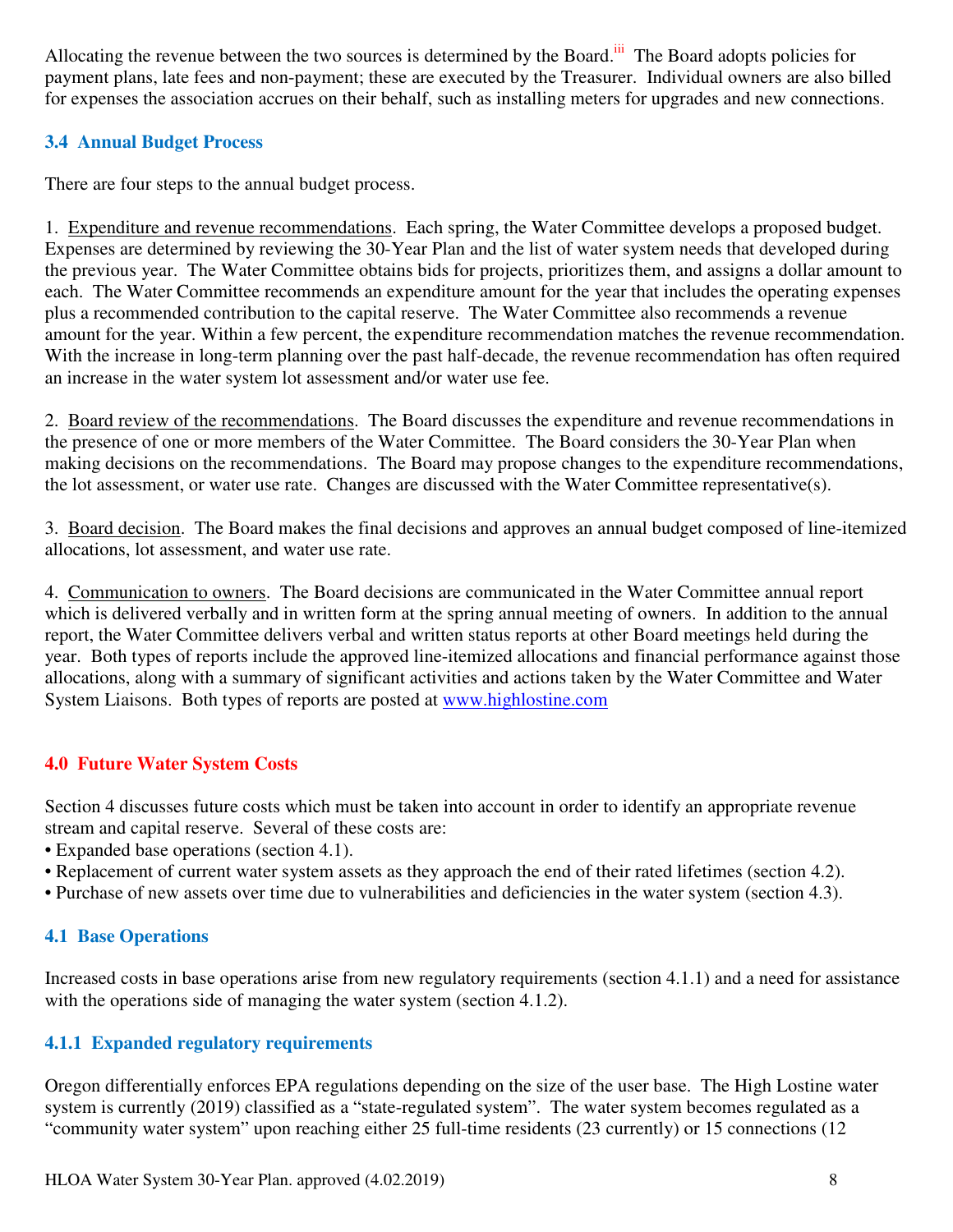currently) to households containing full-time residents. Using historical data, it is anticipated the threshold for being regulated as a community water system will be reached in 2022 or shortly thereafter.

A community water system requires more compliance activities (more frequent water sampling and analysis, problem reports, etc.) and documentation (annual consumer confidence reports, cross connection reports, water system surveys, etc.). The responsibilities of an operator under the community water system status far exceed what our already over-taxed volunteer labor can provide. The water system operator for the town of Lostine has indicated interest in being hired, with the estimated time being two days a month equaling \$4,800 per year (2015 estimated cost). The added cost for water analyses is approximately \$3,000 in the first year and \$2,400 per year thereafter (2015 estimated cost). The total estimated cost is \$7,800 in the first year and \$7,200 per year thereafter. It is possible some costs were overlooked and/or new regulations have been added since 2015.

## **4.1.2 Professional assistance with operations**

Separate from hiring a part-time water system operator to handle expanded regulatory requirements, managing and operating the water system requires extensive knowledge, time, and attention from our owner volunteers. Demands have increased as the water system ages and the necessity of proactive management commands greater respect. Owners are becoming older and the current level of volunteer effort cannot be counted on indefinitely. While volunteers will always be critical to many aspects of managing and operating the water system, tasking volunteers with a more limited set of responsibilities has become necessary.

The Water Committee, Water System Liaisons, and Board believe the highest priorities for the volunteer resource should be the activities surrounding how revenues are spent and reporting to owners and the Board. In contrast, some of the activities that involve month-to-month operation of the water system and/or involve substantial levels of trade expertise are aligned less well with volunteer labor, and should instead be contracted to a trained water system operator.

There is also practical value in providing a water system operator hands-on time to interact with and learn the High Lostine water system prior to when the system is required to operate under a community water system regulatory status. Of particular importance is advance knowledge of improvements that the operator will require or recommend in order to efficiently operate the High Lostine water system. These improvements can then be worked into the annual budgets over a number of years prior to the large permanent cost increase described in section 4.1.1.

For both of these reasons an operator should be hired to assist with (versus take over) routine operations, starting in 2020. The level of effort is tentatively estimated to be 20% of the effort thought to be necessary when the new regulatory status is reached; the level of effort may increase over time. This is approximately \$1,000 per year based on the 2015 estimated cost in section 4.1.1.

## **4.2 Asset Replacements**

Replacement of assets as they near the end of their expected lifetime is a critical and necessary part of the longrange financial planning for every utility. Some assets may be best managed through repair rather than replacement.

The asset replacement schedule (Table B) lists the estimated replacement year (column 4) and estimated replacement cost (column 5) for each asset. Estimated life expectancies (column 3) were taken from the Washington State Small Water System Management Program Guide and in a few instances from other engineering sources. The estimated replacement year (column 4) is the year installed (column 2) plus the estimated life expectancy (column 3). Estimated replacement costs (column 5) are in 2017 dollars and include materials and installation. Material costs were from catalogs or online sellers, and installation costs from actual bid estimates or extrapolation from past billed excavation work. To produce a schedule, the table is ordered by the estimated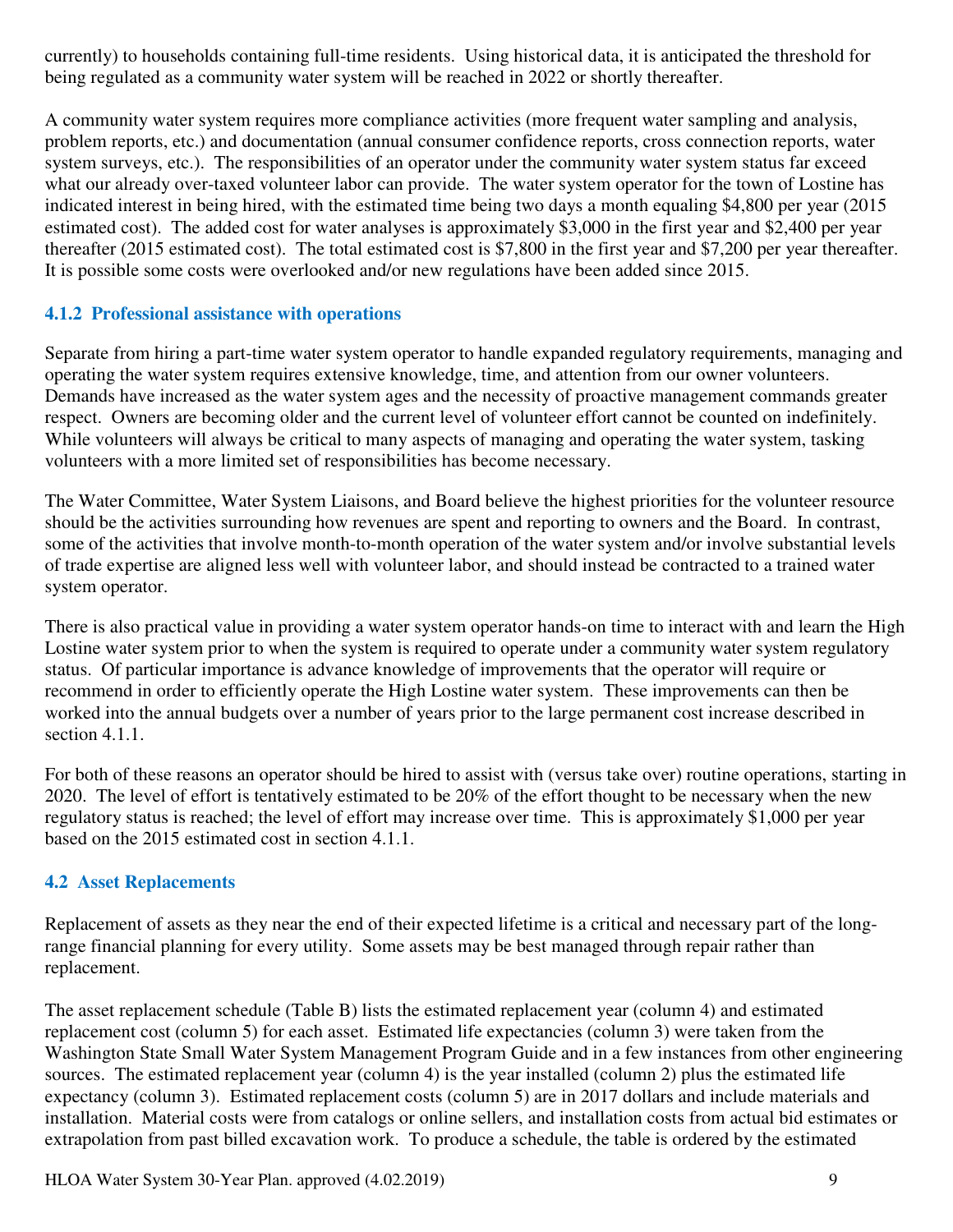replacement year (column 4). Column 6 is the amount of the estimated replacement cost which is deemed appropriate to include in the 30-Year Plan based on guidance from J-U-B Engineers and the Oregon Association of Water Utilities, and unique characteristics of the HLOA water system. Explanatory footnotes follow the table.

Of the roughly \$602,000 replacement cost of the water system's current physical assets (bottom of column 5), \$144,000 is deemed appropriate to include in the 30-Year Plan (bottom of column 6).<sup>iv</sup>

The \$144,000 is allocated as \$55,000 funded by planned projects, \$45,000 funded by unanticipated repairs, and (shaded in column 6) \$44,000 funded by the capital reserve.

| Column 1<br>Column <sub>2</sub>                     |                          | Column 3                                                                   | Column 4                                | Column 5                                                                        | Column 6                                                                                                        |  |  |
|-----------------------------------------------------|--------------------------|----------------------------------------------------------------------------|-----------------------------------------|---------------------------------------------------------------------------------|-----------------------------------------------------------------------------------------------------------------|--|--|
| <b>Physical asset</b>                               | Year<br>installed        | <b>Estimated life</b><br>expectancy                                        | <b>Estimated</b><br>replacement<br>year | <b>Estimated cost</b><br>$(in 2017$ dollars $)$<br>to replace<br>current assets | <b>Estimated cost (in</b><br>2017 dollars) of<br>asset replacements<br>included in 30-Year<br>Plan. (Funded by) |  |  |
| Mains (PVC)                                         | 1980                     | 100 years                                                                  | $2020^{(1)}$                            | \$150,000                                                                       | $$8,000$ <sup>(1)</sup><br>(planned project)                                                                    |  |  |
| Connectors<br>(PVC) from<br>mains to meter<br>boxes | 1980                     | 40-70 years                                                                | 2020-2050                               | $$36,000^{(2)}$                                                                 | $$12,000^{(2)}$<br>(unanticipated repairs<br>- spread over<br>multiple years)                                   |  |  |
| Fire-fighting<br>hoses                              | 2011                     | 10 years for<br>used $(1\frac{1}{2}$ inch),<br>20 years for<br>new(1 inch) | 2021<br>2031                            | \$3,000<br>\$2,000                                                              | \$5,000<br>(two planned<br>projects)                                                                            |  |  |
| Submersible<br>pump                                 | 2007                     | 15 years                                                                   | 2022                                    | \$7,000 (soft-<br>start)                                                        | \$7,000<br>(planned project)                                                                                    |  |  |
| Well house                                          | 1996                     | 30 years                                                                   | 2026                                    | \$12,000                                                                        | \$12,000<br>(capital reserve)                                                                                   |  |  |
| Remote-read<br>low-lead service<br>meters           | 2012-2019<br>and ongoing | 15 years                                                                   | 2027-2034 and<br>later                  | $$18,000^{(3)}$                                                                 | $$18,000^{(3)}$<br>(planned projects -<br>spread over multiple<br>years)                                        |  |  |
| Valves                                              | 1980                     | $50-75$ years                                                              | 2030-2055                               | $$45,000^{(4)}$                                                                 | $$15,000^{(4)}$<br>(unanticipated repairs)<br>- spread over<br>multiple years)                                  |  |  |
| Fire hydrants                                       | 1980                     | $50-75$ years                                                              | 2030-2055                               | $$54,000^{(5)}$                                                                 | $$18,000^{(5)}$<br>(unanticipated repairs<br>- spread over<br>multiple years)                                   |  |  |
| Telemetry                                           | 2010                     | 20 years                                                                   | 2030                                    | \$20,000                                                                        | \$20,000<br>(capital reserve)                                                                                   |  |  |
| Concrete<br>reservoir                               | 1980                     | $50-75$ years                                                              | 2030-2055                               | $$200,000^{(6)}$                                                                | $$12,000^{(6)}$<br>(capital reserve)                                                                            |  |  |
| Reservoir<br>insulation                             | 2011                     | 20 years                                                                   | 2031                                    | \$6,000                                                                         | \$6,000<br>(planned project)                                                                                    |  |  |

**Table B.** Asset Replacement Costs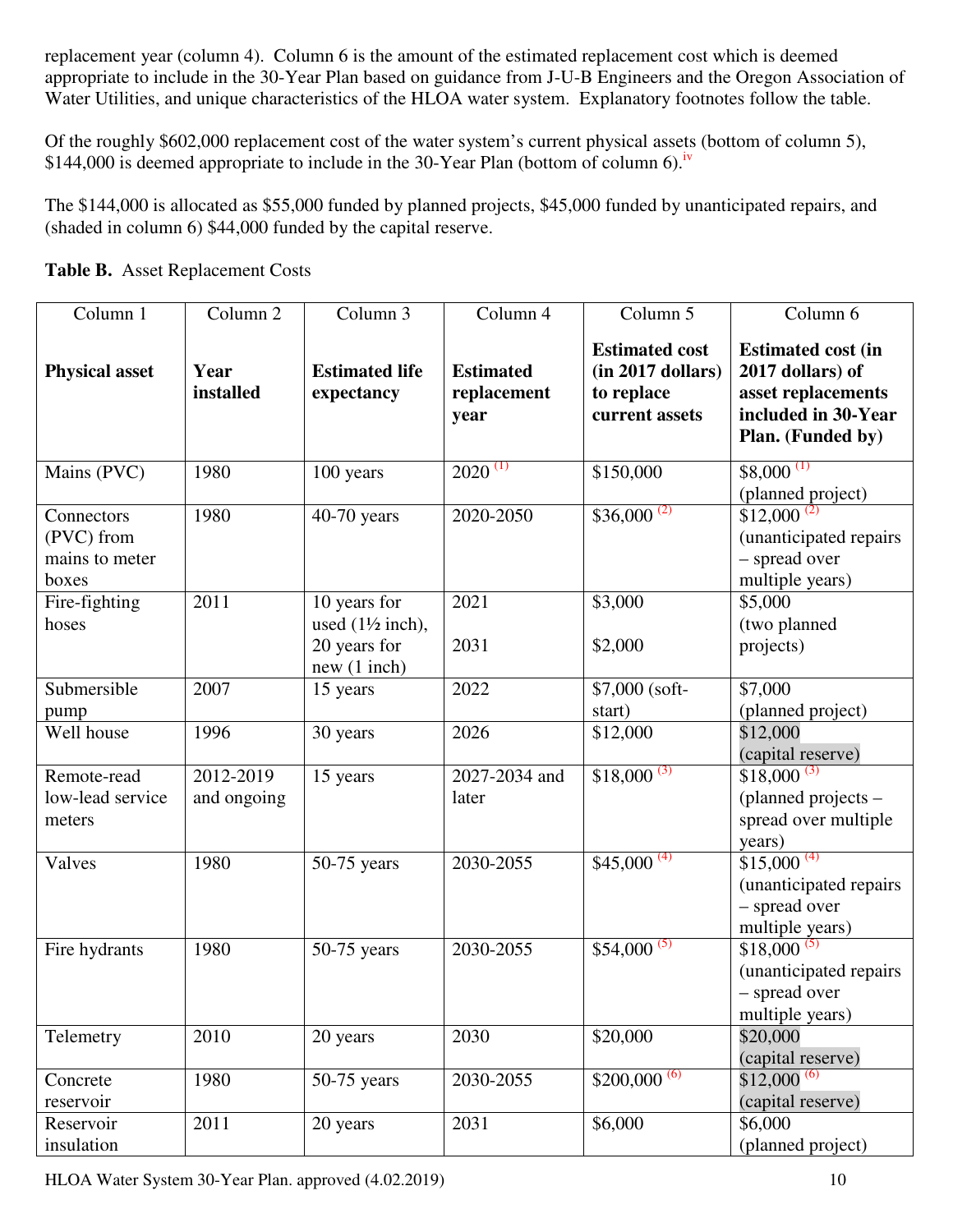| Full approval of   |          | Entered as a  | 2036           | Cost and value          |                      |
|--------------------|----------|---------------|----------------|-------------------------|----------------------|
| water right        |          | reminder      |                | not assigned            |                      |
| Electrical line to | 2007     | 30 years      | 2037           | \$3,000                 | \$3,000              |
| pump               |          |               |                |                         | (planned project)    |
| Well house         | 1991     | 50 years      | 2041           | \$5,000                 | \$5,000              |
| plumbing           |          |               |                |                         | (planned project)    |
| Flushing           | 2017     | 25 years      | 2042           | \$3,000                 | \$3,000              |
| hydrants (two)     |          |               |                |                         | (planned project)    |
| Well casing and    | 1991     | $50-75$ years | 2041-2066      | \$10,000                | predominantly        |
| screen             |          |               |                |                         | beyond Plan period   |
| Power to           | 2016     | 40 years      | 2056           | \$10,000                | beyond Plan period   |
| reservoir          |          |               |                |                         |                      |
| Fire-fighting      | 2011     | 50 years      | 2061           | \$3,000                 | beyond Plan period   |
| hardware           |          |               |                |                         |                      |
| Meter setters      | 2017 and | 50 years      | 2067 and later | \$15,000 <sup>(7)</sup> | beyond Plan period   |
|                    | ongoing  |               |                |                         |                      |
|                    |          |               |                |                         |                      |
| <b>Total</b>       |          |               |                | \$602,000               | \$144,000            |
|                    |          |               |                | Replacement             | Asset replacement    |
|                    |          |               |                | cost of current         | costs to be included |
|                    |          |               |                | assets                  | in 30-Year Plan      |

#### Table B footnotes:

(1) When the well was drilled in 1991, 2-inch diameter pipe was used to connect the well to the water system installed by the developer in 1980. To mitigate the multiple breaks that occurred in this section of 2-inch pipe, the pipe was replaced with 4-inch pipe in 2015. Repair of a break in the adjacent 4-inch pipe (caused by over-pressurization during a 2018 chlorination procedure) led to the observation that the pipe was highly fatigued. Although the static water pressure is nearly equal to the 160 psi rating of the pipe, J-U-B Engineers in La Grande stated this pressure was safely within the engineering standards and the observed fatigue was most likely a result of water hammer during the previous decades when the 2-inch pipe was present. J-U-B also stated it would be wise to replace the next 300 feet of pipe (extending to the junction with the Tamarack main) which is likely to be highly fatigued; estimated installation cost is \$8,000 (pipe and couplers have been purchased). Finally, J-U-B stated it was reasonable to use a 100-year replacement lifetime in the other mains under the assumption that the pipe had been properly handled and bedded.

(2) Replacement cost is 18 connectors to meter boxes x \$2,000. Connectors were installed with substandard pipe. Assume cumulative cost over life of the Plan is 33% of the replacement cost – this is for reinstallation of connectors to meter boxes (versus point repair of breaks) on the lower one-third of the system where pressures are highest. [Note: To date, breaks that have occurred at the junction with the meter box due to water hammer in the system or when torque is applied during operations performed at the meter box. Repairs of such breaks occur outside of this replacement schedule. A partial mitigation measure was the adoption of a new policy in 2016. The policy requires installation of meter setters whenever ground is opened at a meter box, for the purpose of strengthening the junction.]

(3) Replacement cost is 36 meters x (\$250 purchase + \$250 install).

(4) Replacement cost is 18 valves x (\$500 purchase + \$2,000 install). Assume cumulative repair cost is 33% of the replacement cost over life of the Plan, per guidance from the Oregon Association of Water Utilities.

(5) Replacement cost is 9 fire hydrants x (\$4,000 purchase + \$2,000 install). Assume cumulative repair cost is 33% of the replacement cost over life of the Plan, per guidance from the Oregon Association of Water Utilities.

(6) Purchase and installation of a liner to mitigate future leaks in reservoir. Replacement strategy assumes no catastrophic failure of the reservoir and no physical replacement of the reservoir. At some point in the Plan, small-volume water tanks (new asset) will be implemented for storage of potable water allowing the reservoir to be dedicated to fire-fighting. Guidance is per J-U-B Engineers and Oregon Association of Water Utilities.

(7) Replacement cost is 36 meter setters x (\$150 purchase + \$250 install).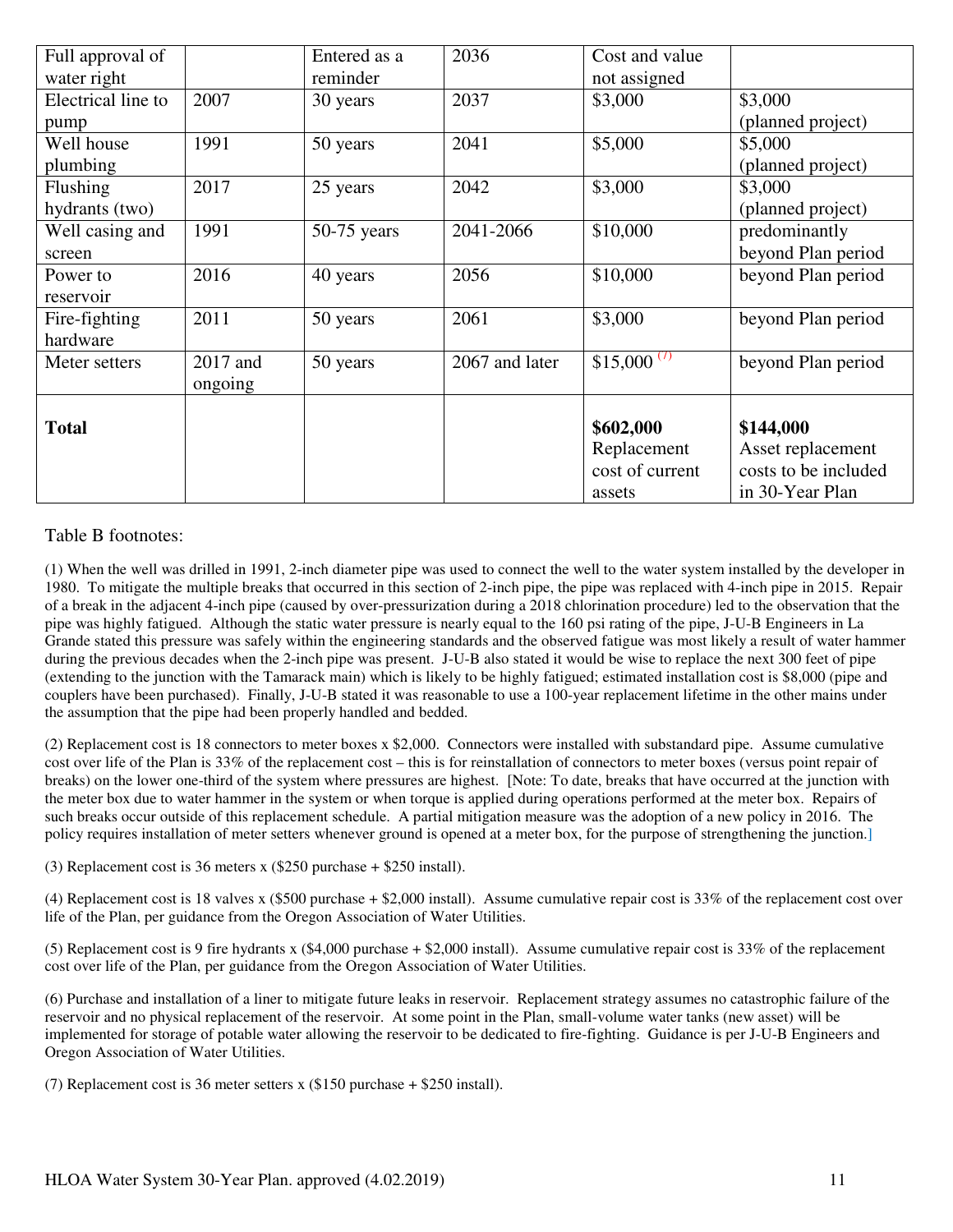### **4.3 Potential New Assets**

Potential new assets are capital improvements projects that would be partially or fully funded from the capital reserve. Potential new assets were studied in depth in 2016 through 2018. These assets are described in Sections 4.3.1 through 4.3.3.

### **4.3.1 Continuous disinfection**

Why considered. Water sampling in 2016 identified bacterial contamination by a group of bacteria (total coliforms). Specific types of coliforms can cause disease. The state required disinfection of the reservoir, which was successful. The concern was that the state views batch disinfection as a band-aide rather than a full solution and will display diminishing tolerance with future total coliform-positive results, leading the state to require that the HLOA install an expensive continuous (year-round) disinfection system.

Estimated cost. Continuous disinfection is difficult and expensive to implement given the design of our water system. J-U-B Engineers provided a minimum-cost estimate of \$32,000 for purchase and installation, which included two heated rodent-proof structures to house the equipment. In addition, the cost of base operations would increase about \$1,000 to \$3,000 per year for required sampling and analysis of chlorine residual and (possibly) chlorination byproducts.

Analysis. A mathematical model was constructed from historical records of water use, the control system pumping parameters, and volumes in the mains. The model predicted the most probable cause of the total coliform-positive samples was a residence time of hundreds of days in the reservoir. J-U-B Engineers agreed with that finding. J-U-B believed the state would not require continuous chlorination if 1) sampling results at the well remain total coliform-negative and 2) no *E. coli*-positive results are found in the system. Lastly, J-U-B stated those metrics were likely to be met in the future if the reservoir residence time was reduced to the industry standard of 3- 5 days.

Current status. The residence time has not been reduced to 3-5 days because doing so would make the reservoir more susceptible to inadvertent draining (resulting from persistent telemetry problems) and provide almost no water storage for fighting a fire. Instead, pumping parameters were changed to achieve a compromise that maintained some fire-fighting capacity and reduced the residence time to 14-21 days. Several other mitigation actions were also made: replacing several components of the telemetry system, more frequent flushing of deadends, and installation of flushing hydrants at the end of two legs of the system.

The probability this capital improvement project will be needed *soon is low*. The probability this capital improvement project will be needed *in the next decade is medium*. Because the residence time is still substandard there is a medium risk of total coliform-positive samples. If a pattern of total coliform-positive samples (or samples containing the disease agent *E. coli*) occur in the future, one solution is to reduce the residence time to 5-7 days in an attempt to circumvent a requirement for continuous disinfection; this would mean almost no water storage for fighting a fire. An alternative solution is a smaller-volume water tank (see section 4.3.2).

### **4.3.2 Small-volume water tank**

Why considered. The 50,000 gallon concrete reservoir is oversized for the population served, leading to excessive water residence time and higher potential for bacterial contamination. Installing a 10,000 gallon water tank dedicated to providing household water provides two benefits.

- It reduces the residence time to the industry standard of 3-5 days. (Current residence time for the 50,000 gallon reservoir is 14-21 days, see section 4.3.1.)
- It allows the original concrete reservoir to be dedicated to water storage for fighting fires. This would provide several times more storage and allow low-volume sprinklers to be run for 1-2 hours in a wildfire situation.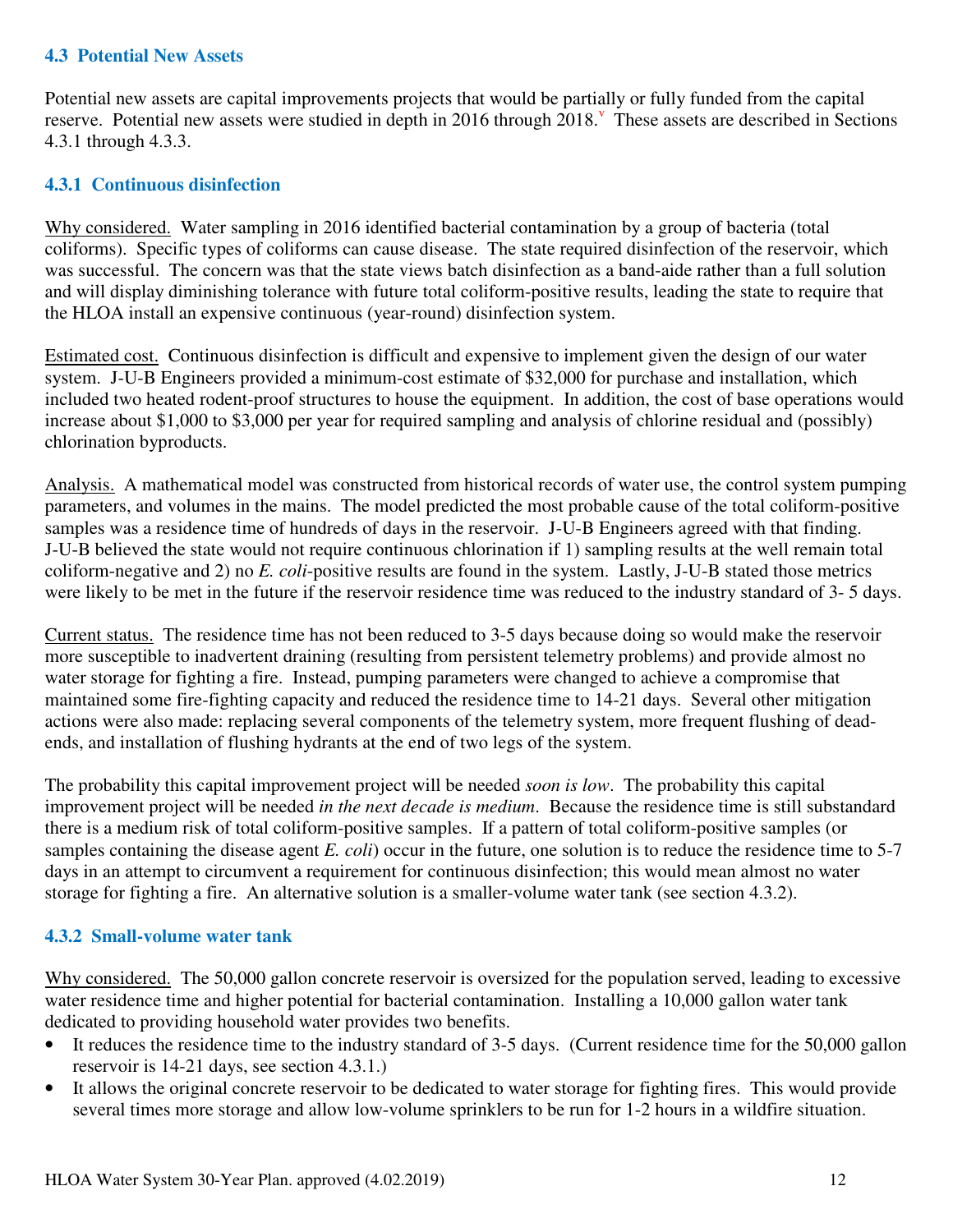Estimated cost. The Water Committee's estimate in 2017 was roughly \$35,000 for purchase and installation, including a heated shed with a concrete floor. However, in early 2018 J-U-B Engineers considered all aspects of the project and provided a rough estimate of \$61,000. The capital reserve fund contained only \$13,000 at the time. DeCote Consulting in La Grande researched available low-interest loans from state and federal water agencies. The best loan that the HLOA water system qualified for would accrue \$14,000 in interest on a 10-year \$50,000 loan. Therefore, the project cost plus financing was roughly \$75,000.

Analysis. J-U-B Engineers agreed with the two benefits of a 10,000 gallon water tank. However, the Water Committee felt that \$75,000 was too expensive *at that time* given the low capital reserve and presence of multiple capital improvement projects that may become necessary. Instead, acute problems will be addressed as they occur in the future.

Current status. The probability this capital improvement project will be needed *soon is low*. The probability this capital improvement project will be needed *in the next decade is medium to high*. If a pattern of total coliformpositive samples or samples containing *E. coli* occur in the future, the state may not allow the HLOA adequate time to implement a water tank and instead require continuous disinfection, particularly if there were detections of *E. coli*. Consequently, a water tank capital improvement project may only be possible prior to the establishment of a pattern of positive samples.

## **4.3.3 Second well**

Why considered. Water demand has exceeded the pumping capacity of the well when a hose has accidently been left running and during some water main breaks. This caused concern about the capacity of the well as more lots are developed with homes and more people become full-time residents.

Estimated cost. Cost includes drilling, well development, and connection to the existing water system. A successful well costs approximately \$70,000 (in fractured bedrock aquifer, depth of about 300 feet) or approximately \$50,000 (in valley aquifer, depth of 100-130 feet). Our current well is in a fractured bedrock aquifer. The valley aquifer may not extend to the north edge of the High Lostine. A dry (unsuccessful) well would cost approximately \$30,000 less; a subsequent attempt at a successful well would add to the cost of an unsuccessful well.

Analysis. In 2016, future water demand was calculated from historical records of both the gallons pumped from the well per year and the number of full-time connections to the water system. Extrapolating the data to 2036 predicts that 70% of the lots will have full-time residents and the water demand will more than double (233% of the 2015/2016 demand).

A manual data collection program was launched in 2016 for the purpose of beginning to quantify the aquifer's resiliency to pumping and its seasonal variation. After one year of data, a report was delivered to the Board following review by J-U-B Engineers and a PhD hydrogeologist. The data indicated the well should be able to handle the High Lostine's projected water demand in 2036, with two caveats. First, data shows the aquifer supplying the well is recharged mainly in the spring by infiltration on the mountainside, indicating the well is likely to be impacted annually by variations in weather. Second, data was collected following the highest snowfall winter in several decades, suggesting a water shortage cannot be ruled out in dry years as the High Lostine grows. The engineer and hydrogeologist highly recommended continued monitoring and the installation of an automated data collection system in the well, which was completed in early 2019.

Current status. The probability this capital improvement project will be needed *soon is low*. The probability this capital improvement project will be needed *in the next decade is unknown*. The well's automated data collection system will provide a wealth of information for an improved assessment.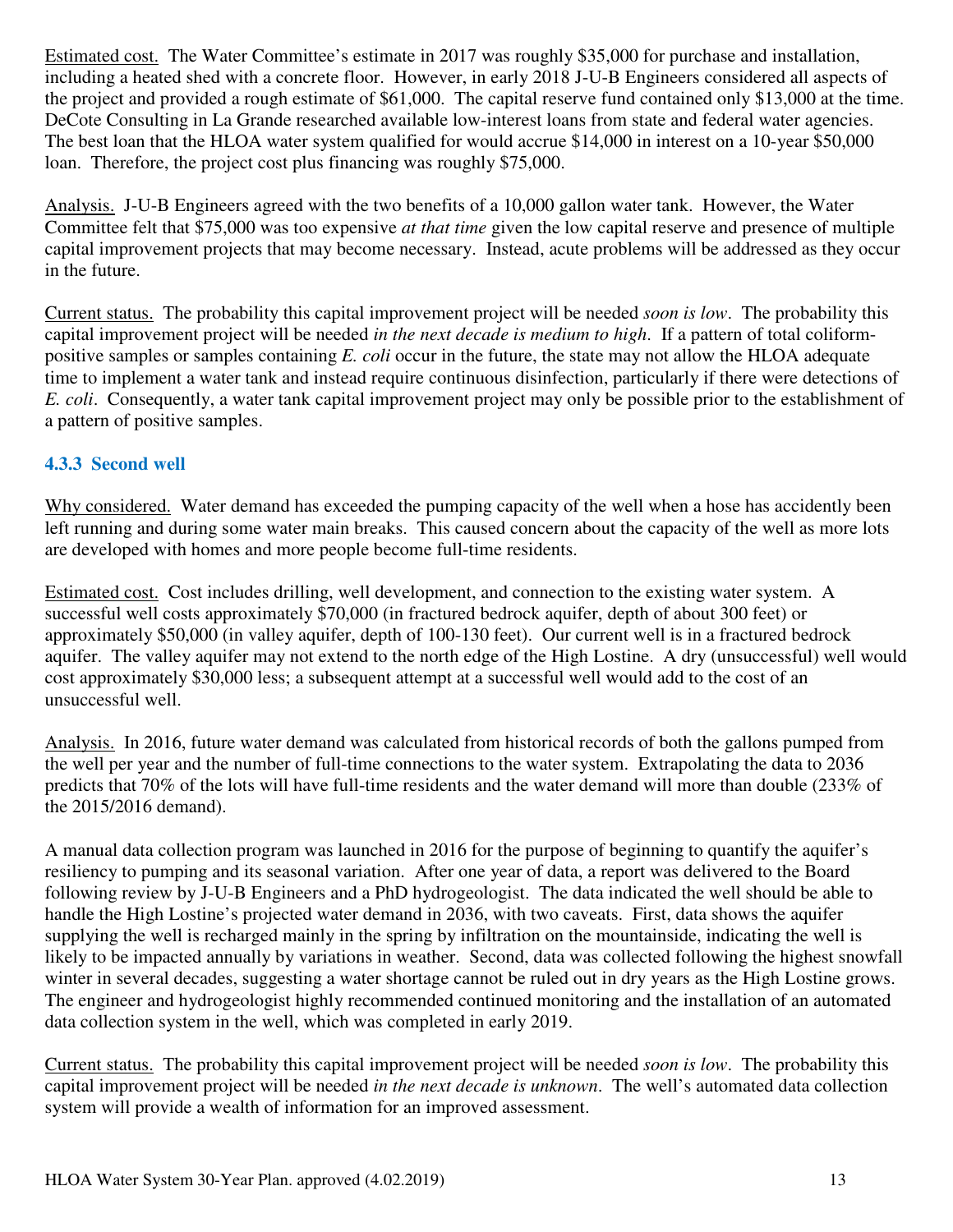### **4.3.4 Summary of potential new assets**

Table C summarizes information in sections 4.3.1 to 4.3.3. The table addresses each potential new asset in isolation, whereas the text below the table addresses the interaction between two of the assets.

|  |  |  | Table C. Summary of Potential New Assets |
|--|--|--|------------------------------------------|
|--|--|--|------------------------------------------|

| <b>Potential new asset</b> | <b>Estimated cost</b>                         | <b>Probability the capital</b> | <b>Probability the capital</b>                              |  |  |
|----------------------------|-----------------------------------------------|--------------------------------|-------------------------------------------------------------|--|--|
|                            |                                               | improvement project will       | improvement project will                                    |  |  |
|                            |                                               | be needed soon                 | be needed in next decade                                    |  |  |
| Continuous disinfection    | $$32,000$ minimum                             | Low                            | Medium                                                      |  |  |
| Small-volume water tank    | $$61,000$ (does not<br>include loan interest) | Low                            | Medium to high                                              |  |  |
| Second well                | $$50,000 - $70,000$                           | Low                            | Unknown<br>(to be determined by<br>ongoing data collection) |  |  |

The first two assets in the table overlap with respect to providing alternate solutions to the residence time problem. For this reason, in the context of step 2 of section 5.1 below, one asset is rated as "medium-high" probability while the other asset defaults to a low probability.

## **5.0 Determining an Adequate Revenue Stream and Capital Reserve**

Section 5.1 presents a 30-year cost and revenue schedule for the purpose of determining an adequate revenue stream and capital reserve to support the water system's long-term needs. Section 5.2 contains revenue recommendations and discusses risks.

### **5.1 30-Year Cost and Revenue Schedule**

The purpose of this section is to explain the cost and revenue schedule on the next page. The schedule was constructed in four steps. Step 1 was entry of historical information on average expenditures per year from section 3.1. Step 2 was the addition of future water system costs from section 4. Step 3 was calculating the required annual capital reserve contribution. Step 4 was determining the projected revenue need by year.

#### Step 1: Historical expenditures

Historical expenditures for current base operations are \$2,000 per year – this is entered in column 2 of the schedule.

Historical expenditures for planned projects average \$5,000 per year – this is entered in column 3 of the schedule. This amount is several times the amount of planned projects in the forward-looking asset replacement table (section 4.2; total of \$55,000 over 30 years or an average of about \$2,000 per year), consistent with the fact that planned projects occur in multiple categories other than asset replacements.

Historical expenditures for repairs that are not planned projects average \$4,000 per year, split roughly equally to unanticipated non-emergency repairs and emergency repairs – these are entered in columns 4 and 5 of the schedule. This amount is several times the amount for the three assets identified in the forward-looking asset replacement table (section 4.2; total of \$45,000 over 30 years or an average of about \$1,500 per year), and is consistent with the fact that repairs occur across all water system assets.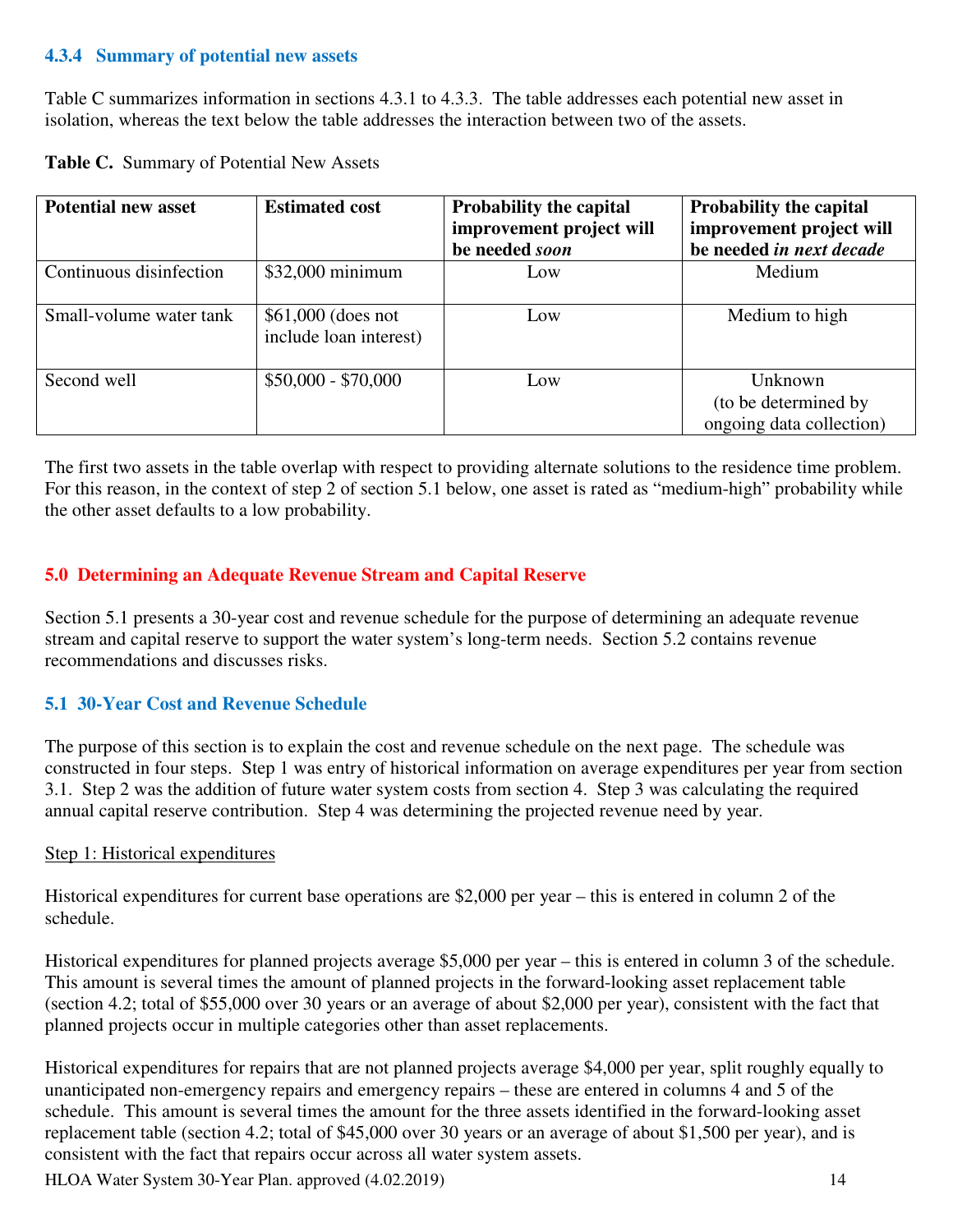| col. 1                   | col. 2      | col. 3    | col. 4     | col. 5    | col. 6    | col. 7                | col. 8          | col. 9             | col. 10            | col. 11                  | col. 12      |
|--------------------------|-------------|-----------|------------|-----------|-----------|-----------------------|-----------------|--------------------|--------------------|--------------------------|--------------|
|                          |             |           |            | Emergency | Total     | Capital<br>reserve    | Total<br>budget | Projected          |                    |                          | Revenue need |
| Water                    | <b>Base</b> | Planned   | Unanticip. | repair    | operating | contrib.<br>(for cap. | [&<br>revenue   | balance in         | Cap.<br>improve.   | Cap.<br>improve.         | adjusted for |
| year                     | ops         | projects  | repairs    | contrib.  | budget    | improve.<br>projects) | need]           | capital<br>reserve | project by<br>year | project<br>name          | inflation    |
|                          |             |           |            |           |           |                       |                 | start<br>\$15,000  |                    |                          |              |
| 2019/2<br>0              | \$2,000     | \$5,000   | \$2,000    | \$2,000   | \$11,000  | \$9,000               | \$20,000        | \$24,000           |                    |                          | \$20,600     |
| 2020/2                   |             |           |            |           |           |                       |                 |                    |                    |                          |              |
| 1<br>2021/2              | \$3,000     | \$5,000   | \$2,000    | \$2,000   | \$12,000  | \$9,000               | \$21,000        | \$33,000           |                    |                          | \$22,260     |
| 2<br>2022/2              | \$3,000     | \$5,000   | \$2,000    | \$2,000   | \$12,000  | \$9,000               | \$21,000        | \$42,000           |                    |                          | \$22,890     |
| 3<br>2023/2              | \$3,000     | \$5,000   | \$2,000    | \$2,000   | \$12,000  | \$9,000               | \$21,000        | \$51,000           |                    |                          | \$23,520     |
| 4<br>2024/2              | \$11,000    | \$5,000   | \$2,000    | \$2,000   | \$20,000  | \$9,000               | \$29,000        | \$60,000           |                    |                          | \$33,350     |
| 5<br>2025/2              | \$11,000    | \$5,000   | \$2,000    | \$2,000   | \$20,000  | \$9,000               | \$29,000        | \$69,000           |                    |                          | \$34,220     |
| 6<br>2026/2              | \$11,000    | \$5,000   | \$2,000    | \$2,000   | \$20,000  | \$9,000               | \$29,000        | \$78,000           |                    | Well                     | \$35,090     |
| 7<br>2027/2              | \$11,000    | \$5,000   | \$2,000    | \$2,000   | \$20,000  | \$9,000               | \$29,000        | \$75,000           | \$12,000           | house                    | \$35,960     |
| 8                        | \$11,000    | \$5,000   | \$2,000    | \$2,000   | \$20,000  | \$9,000               | \$29,000        | \$84,000           |                    |                          | \$36,830     |
| 2028/2<br>9              | \$11,000    | \$5,000   | \$2,000    | \$2,000   | \$20,000  | \$9,000               | \$29,000        | \$43,000           | \$50,000           | Generic<br><b>CIP #1</b> | \$37,700     |
| 2029/3<br>0              | \$11,000    | \$5,000   | \$2,000    | \$2,000   | \$20,000  | \$9,000               | \$29,000        | \$52,000           |                    |                          | \$38,570     |
| 2030/3<br>$\mathbf{1}$   | \$11,000    | \$5,000   | \$2,000    | \$2,000   | \$20,000  | \$9,000               | \$29,000        | \$41,000           | \$20,000           | Telemetry<br>system      | \$39,440     |
| 2031/3<br>2              | \$11,000    | \$5,000   | \$2,000    | \$2,000   | \$20,000  | \$9,000               | \$29,000        | \$50,000           |                    |                          | \$40,310     |
| 2032/3<br>3              | \$11,000    | \$5,000   | \$2,000    | \$2,000   | \$20,000  | \$9,000               | \$29,000        | \$59,000           |                    |                          | \$41,180     |
| 2033/3                   | \$11,000    | \$5,000   | \$2,000    | \$2,000   | \$20,000  | \$9,000               | \$29,000        | \$68,000           |                    |                          | \$42,050     |
| 2034/3<br>5              | \$11,000    | \$5,000   | \$2,000    | \$2,000   | \$20,000  | \$9,000               | \$29,000        | \$77,000           |                    |                          | \$42,920     |
| 2035/3<br>6              | \$11,000    | \$5,000   | \$2,000    | \$2,000   | \$20,000  | \$9,000               | \$29,000        | \$86,000           |                    |                          | \$43,790     |
| 2036/3<br>$\overline{7}$ | \$11,000    | \$5,000   | \$2,000    | \$2,000   | \$20,000  | \$9,000               | \$29,000        | \$95,000           |                    |                          | \$44,660     |
| 2037/3<br>8              | \$11,000    | \$5,000   | \$2,000    | \$2,000   | \$20,000  | \$9,000               | \$29,000        | \$104,000          |                    |                          | \$45,530     |
| 2038/3<br>9              |             |           |            |           |           |                       |                 |                    |                    | Generic<br><b>CIP #2</b> | \$46,400     |
| 2039/4                   | \$11,000    | \$5,000   | \$2,000    | \$2,000   | \$20,000  | \$9,000               | \$29,000        | \$63,000           | \$50,000           |                          |              |
| 0<br>2040/4              | \$11,000    | \$5,000   | \$2,000    | \$2,000   | \$20,000  | \$9,000               | \$29,000        | \$72,000           |                    | Reservoir                | \$47,270     |
| 1<br>2041/4              | \$11,000    | \$5,000   | \$2,000    | \$2,000   | \$20,000  | \$9,000               | \$29,000        | \$69,000           | \$12,000           | liner                    | \$48,140     |
| $\overline{2}$<br>2042/4 | \$11,000    | \$5,000   | \$2,000    | \$2,000   | \$20,000  | \$9,000               | \$29,000        | \$78,000           |                    |                          | \$49,010     |
| 3<br>2043/4              | \$11,000    | \$5,000   | \$2,000    | \$2,000   | \$20,000  | \$9,000               | \$29,000        | \$87,000           |                    |                          | \$49,880     |
| 4<br>2044/4              | \$11,000    | \$5,000   | \$2,000    | \$2,000   | \$20,000  | \$9,000               | \$29,000        | \$96,000           |                    |                          | \$50,750     |
| 5<br>2045/4              | \$11,000    | \$5,000   | \$2,000    | \$2,000   | \$20,000  | \$9,000               | \$29,000        | \$105,000          |                    |                          | \$51,620     |
| 6<br>2046/4              | \$11,000    | \$5,000   | \$2,000    | \$2,000   | \$20,000  | \$9,000               | \$29,000        | \$114,000          |                    |                          | \$52,490     |
| $\overline{7}$<br>2047/4 | \$11,000    | \$5,000   | \$2,000    | \$2,000   | \$20,000  | \$9,000               | \$29,000        | \$123,000          |                    |                          | \$53,360     |
| 8                        | \$11,000    | \$5,000   | \$2,000    | \$2,000   | \$20,000  | \$9,000               | \$29,000        | \$132,000          |                    |                          | \$54,230     |
| 2048/4<br>9              | \$11,000    | \$5,000   | \$2,000    | \$2,000   | \$20,000  | \$9,000               | \$29,000        | \$141,000          |                    |                          | \$55,100     |
| Totals                   | \$297,000   | \$150,000 | \$60,000   | \$60,000  | \$567,000 | \$270,000             | \$837,000       |                    | \$144,000          |                          |              |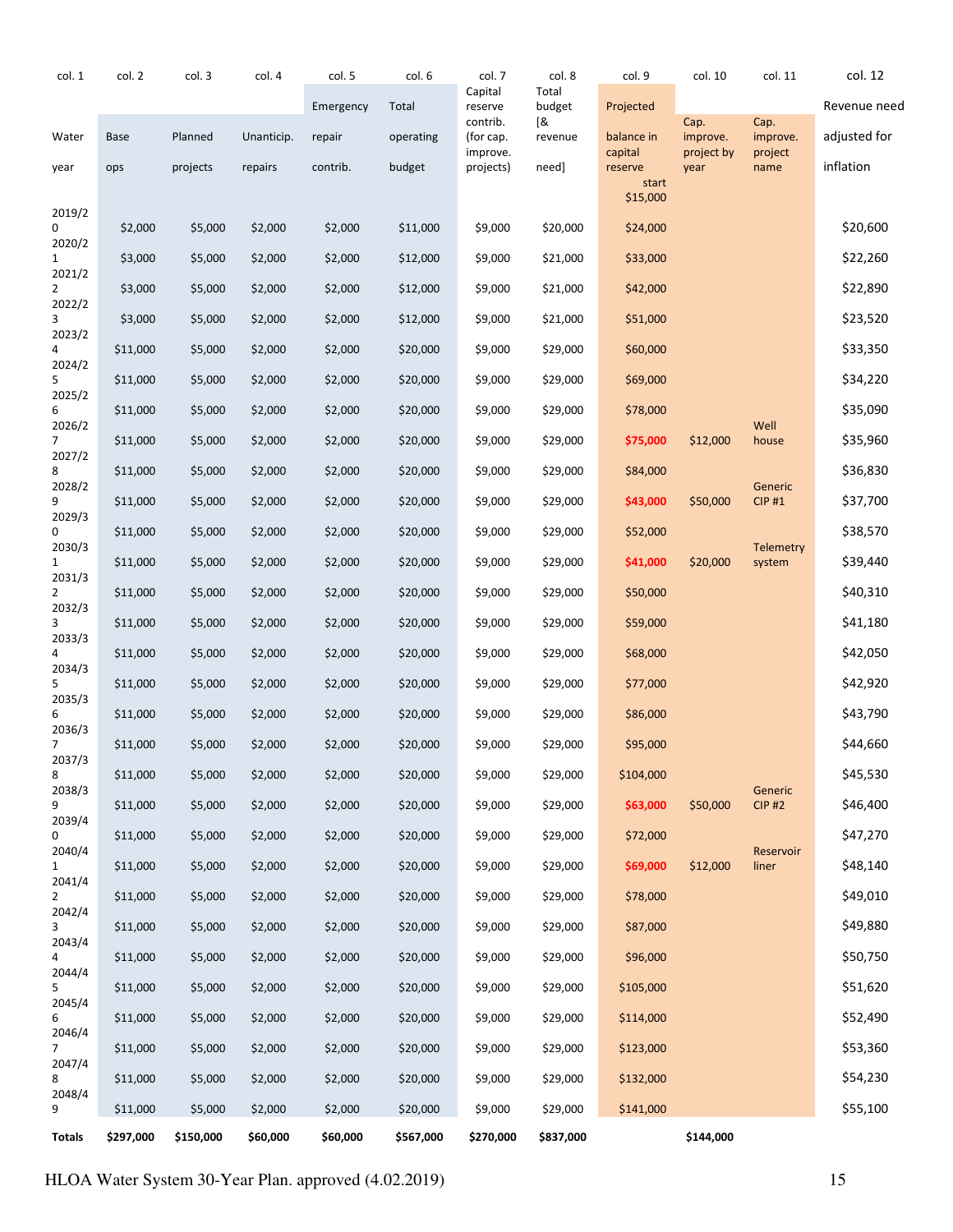The total operating budget (column 6) is the sum of columns 2 through 5.

## Step 2: Add future costs

The change in regulatory status (section 4.1.1) including adjustment for inflation from the 2015 estimate adds roughly \$8,000 per year; the year is uncertain but is projected to be 2023 in the schedule. Professional assistance on the operations side of managing the water system (section 4.1.2) adds \$1,000 per year starting in 2020. These costs are added to the \$2,000 already present in column 2 of the schedule.

The capital reserve funds capital improvement projects (CIPs). The CIP costs and names are shown in columns 10 and 11 of the schedule. The schedule contains \$44,000 of CIPs from the asset replacement table (shaded text in column 6 of the table in section 4.2) and \$100,000 for CIPs that would be new assets. As summarized in section 4.3.4, the probabilities for the three potential new assets becoming a CIP in the next decade are low, medium-high, and unknown. The average cost for each of the three potential new assets is roughly \$50,000. As of 2018 a responsible estimate is that two of the three potential new assets will be needed. (The need might be reduced to one new asset in the future if it's concluded a second well is likely to be unnecessary, although the risks presented in section 5.2 remain.) Because it is unknown which potential new assets will be needed, the CIPs are entered in the schedule as "generic CIP #1" and "generic CIP #2" at \$50,000 each. It is also unknown when the two CIPs will be needed but a responsible estimate, which is entered in the schedule, is one-third and two-thirds through the 30-year plan period.

### Step 3: Capital reserve contribution

To calculate the required annual capital reserve contribution, the capital reserve balance at the end of water year 2018/19 (approximately \$15,000) was entered at the top of column 9. Trials with different annual capital reserve contributions were conducted by entering a constant value in column 7. The capital reserve balance (column 9) increases each year by the capital reserve contribution (column 7) until the schedule shows a CIP is reached, at which time the appropriate subtraction is made. In each trial, the capital reserve balance over time was evaluated against the guidance of not using more than one-half of the available capital reserve for any given CIP (section 3.2). The trials showed that an annual contribution of \$9,000 (entered in column 7 of the schedule) was the lowest value that approximates that guidance. That is, as shown in column 9, generic CIP #1 in water year 2028/29 falls somewhat short of the guidance  $(\$84,000+\$9,000 = \$93,000$  capital reserve; subtracting the \$50,000 expenditure leaves a capital reserve of \$43,000) but generic CIP #2 in water year 2038/39 meets the guidance  $($104,000+$9,000 = $113,000$  capital reserve; subtracting the \$50,000 expenditure leaves a capital reserve of \$63,000). The three smaller CIPs also meet the guidance.

Note that CIPs in columns 10 and 11 are paid wholly from the capital reserve (see section 5.2, recommendation #1, item 4). A more loan-reliant financing strategy may be adopted in the future; this would reduce the required size of the capital reserve but transfer principal and interest costs to the operating budget. Regardless of whether or not a more loan-reliant strategy is adopted, a loan may be required for an expensive CIP that is not present in the schedule, or for a CIP that was much more costly than – or occurred much earlier than – was specified in the schedule (see section 5.2, recommendation #1, items 2 and 3).

The projected balance in the capital reserve (column 9) after the 2038 withdrawal accumulates to \$141,000 by 2048. The accumulation in the last 5 years may appear excessive. On the other hand, anticipating the capital reserve balance this far into the future is likely to be inaccurate.

### Step 4: Revenue need

The revenue need (column 8) is the sum of the operating budget (column 6) and the capital reserve contribution (column 7). The revenue need summed over the 30 years is about \$840,000 in 2017 dollars.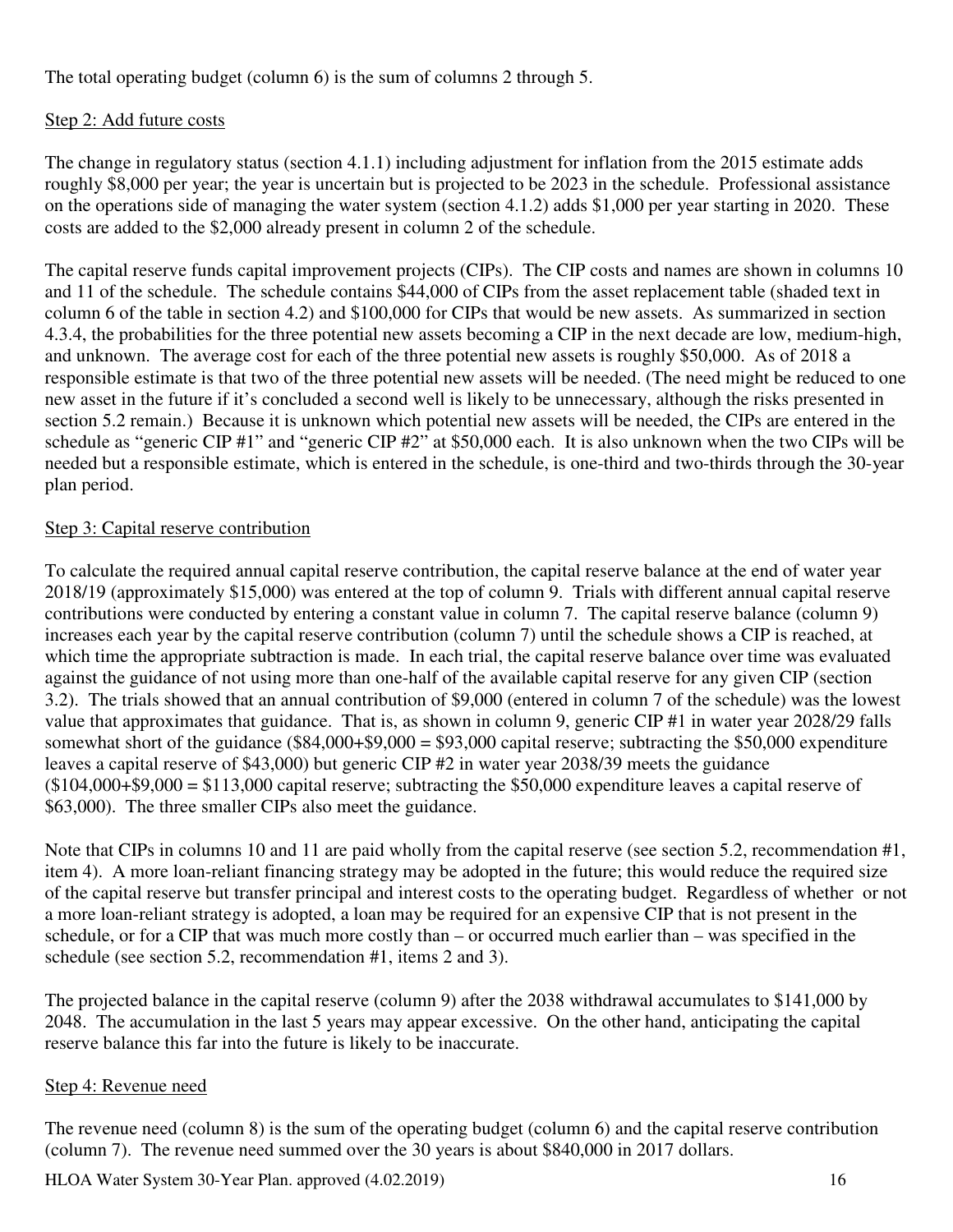Values in the cost and revenue schedule are in 2017 dollars except column 12. Column 12 is the column 8 revenue need adjusted for an assumed average annual inflation rate of 3% starting in 2019. The increasing deviation with time between columns 8 and 12 demonstrates the dramatic impact of inflation. Therefore, to provide adequate revenue to cover future expenditures, an inflation adjustment must be incorporated into the annual revenue requests.

Annual budgets will deviate somewhat from the schedule due to the pace and cost of selected planned projects, but should average out over the years. Annual budgets will also deviate from the schedule if a loan repayment or grant occurs, if the community water system status is reached earlier or later than in the schedule, and when a change is made to the year a CIP is funded. Finally, deviation may occur if it's concluded a second well is likely to be unnecessary. However, the 30-year schedule is the best available projection; it provides owners with a more accurate and predictable picture of revenue needs, and thus their future annual assessments. A retrospective analysis of expenses and revenue should be conducted every 5 years to evaluate if the capital reserve is substantially falling behind or getting ahead of the schedule.

## **5.2 Recommendations and Risks**

This section describes four recommendations from the Water Committee.

### Recommendation #1

To provide an adequate revenue stream and capital reserve to support the water system's long-term needs the Water Committee recommends an annual capital reserve contribution (before inflation) of \$9,000, an increase of \$2,000 over the contribution in water year 2018/19. This level of contribution is believed to reflect a reasonable and appropriate risk tolerance. If less risk is desired, the capital reserve contribution should be increased. The recommendation comes with the following caveats (risks).

1. The schedule assumes the cost of past maintenance and repairs is a good predictor of the future, the estimated life expectancies are appropriate for the HLOA water system, and the estimated costs for a certified water operator and anticipated capital improvements projects are reasonably accurate.

- 2. Three possible repairs have been omitted from the scheduled costs analysis:
- Major repair to the reservoir
- Replacement of mains
- Replacement of pipe that connects mains to meter boxes on the upper two-thirds of the system.

These failures are currently (2019) considered somewhat unlikely, but could occur. These events represent the greatest challenge the water system could face and, if an event occurs, a large increase in revenue would be required.

3. Situations may arise that result in a failure to meet the guideline of using no more than approximately one-half of the available capital reserve for a given capital improvement project. For example, the guideline would not be met if the first capital improvement project happened to be a \$70,000 second well, or if the capital improvement project scheduled for either 2028 or 2038 was required earlier. If such events occur, they would also represent a great challenge and revenue would have to be increased.

4. Interest payments on a loan(s) would increase the revenue need. Loans are not currently (2019) included in the cost and revenue schedule due to uncertainties regarding collateral and other qualifying criteria, probability of success, future financial terms, and trade-offs involved in relying solely on a capital reserve versus a more loan-reliant financing strategy.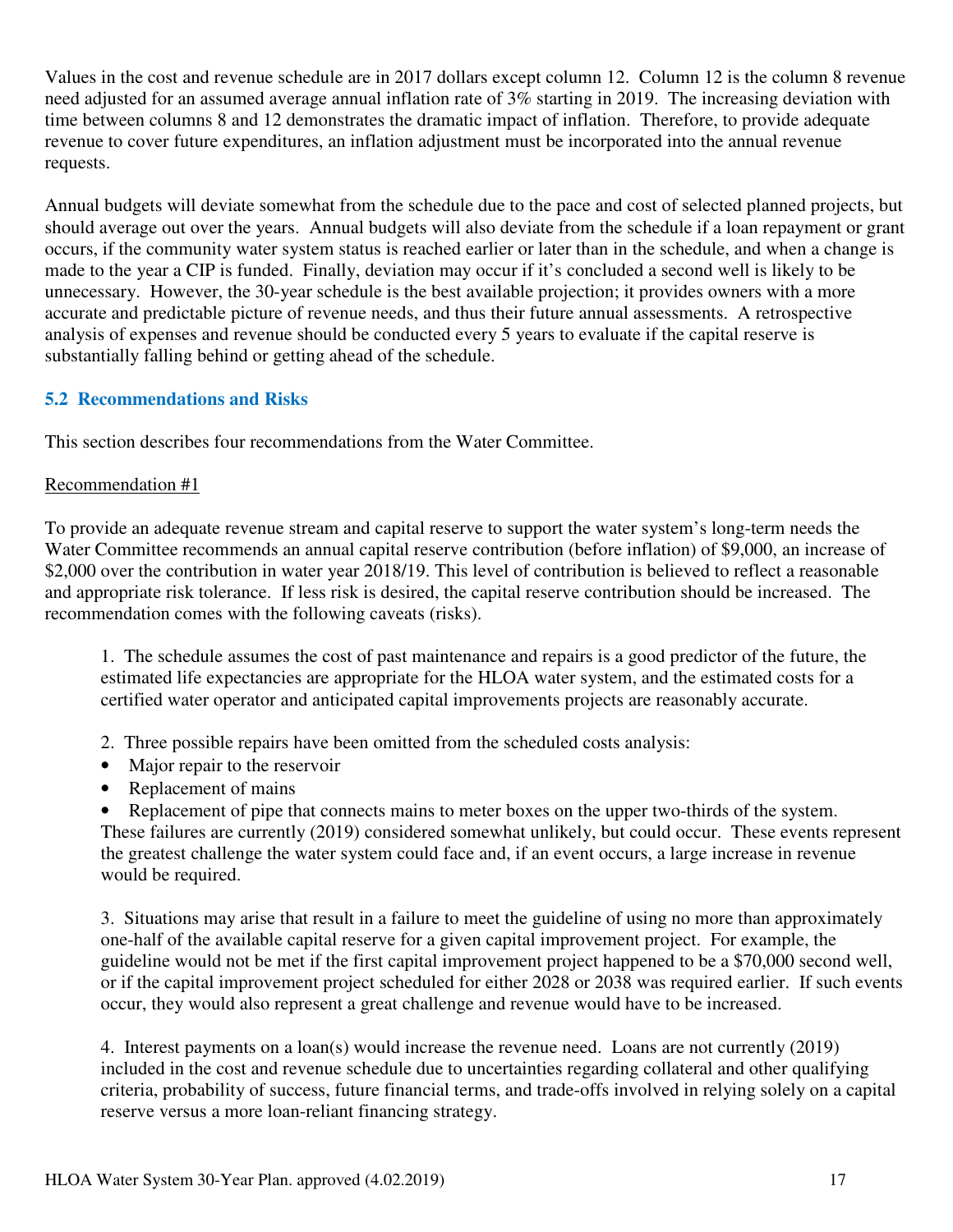## Recommendation #2

If events in items 2 or 3 above occur, additional revenue sources are higher assessments, loans, grants, or some combination thereof. Obtaining grants and loans is often contingent upon an available match from the capital reserve. Grant awards would decrease the revenue need, but grant opportunities are limited and the HLOA may not qualify for some grants due to per capita income criteria. Loan and grant opportunities from drinking water agencies are much broader and more financially favorable after the water system becomes large enough to be regulated as a "community water system".

For these reasons, upon reaching the community water system status, the Board should consider hiring an expert(s) to identify the probability of successfully obtaining different grants, locate the best loan or loan-grant match opportunities for the identified capital investment projects, and recommend the best combination(s) of higher assessments, loans, and grants to fund the long-term needs of the water system. Such information might allow the justification of a smaller capital reserve or revenue stream at some point in the future.

### Recommendation #3

The cost and revenue schedule is in 2017 dollars. To provide adequate revenue to cover future expenditures, annual expenditure and revenue requests are to be adjusted for inflation.

## Recommendation #4

A retrospective analysis of expenditures and revenue is to be conducted every 5 years and after a major financial change, to evaluate if the capital reserve is substantially falling behind or getting ahead of the cost and revenue schedule. The analysis should document any significant changes in expenses or revenue, any resulting adjustment made to the schedule, and any change in recommendations. The information should be appended to the original or revised 30-Year Plan, and serves as an important historical record for future decision-making.

## **6.0 Summary and Conclusions**

## **6.1 Summary**

Physical improvements in the past, and the financial support to achieve them, have corrected a large number of deficiencies and moved the water system to a much firmer position. While the discovery of deficiencies has not abated in recent years, there is reason to believe most major deficiencies have now been identified and addressed in the Plan.

The water system account has developed a robust financial structure that can handle unanticipated events and emergencies while protecting the capital reserve. Owners receive thorough explanations of each annual budget and detailed explanations of each year's expenditures.

That being said, financial challenges remain because our system is growing into a new regulatory category, relies excessively on volunteers, has deficiencies relative to many municipal systems, and is aging. A detailed analysis was conducted of past expenditures and future water system needs and costs. The analysis allowed the assembly of a 30-year cost and revenue schedule. The schedule provides owners with a more accurate and predictable picture of revenue needs, and thus their future annual assessments.

The good news is the schedule indicates the assessment level announced in spring 2018 is sufficient (excluding inflation) to support about 80% of the cost of the capital improvement projects anticipated over the 30-year period of the Plan.